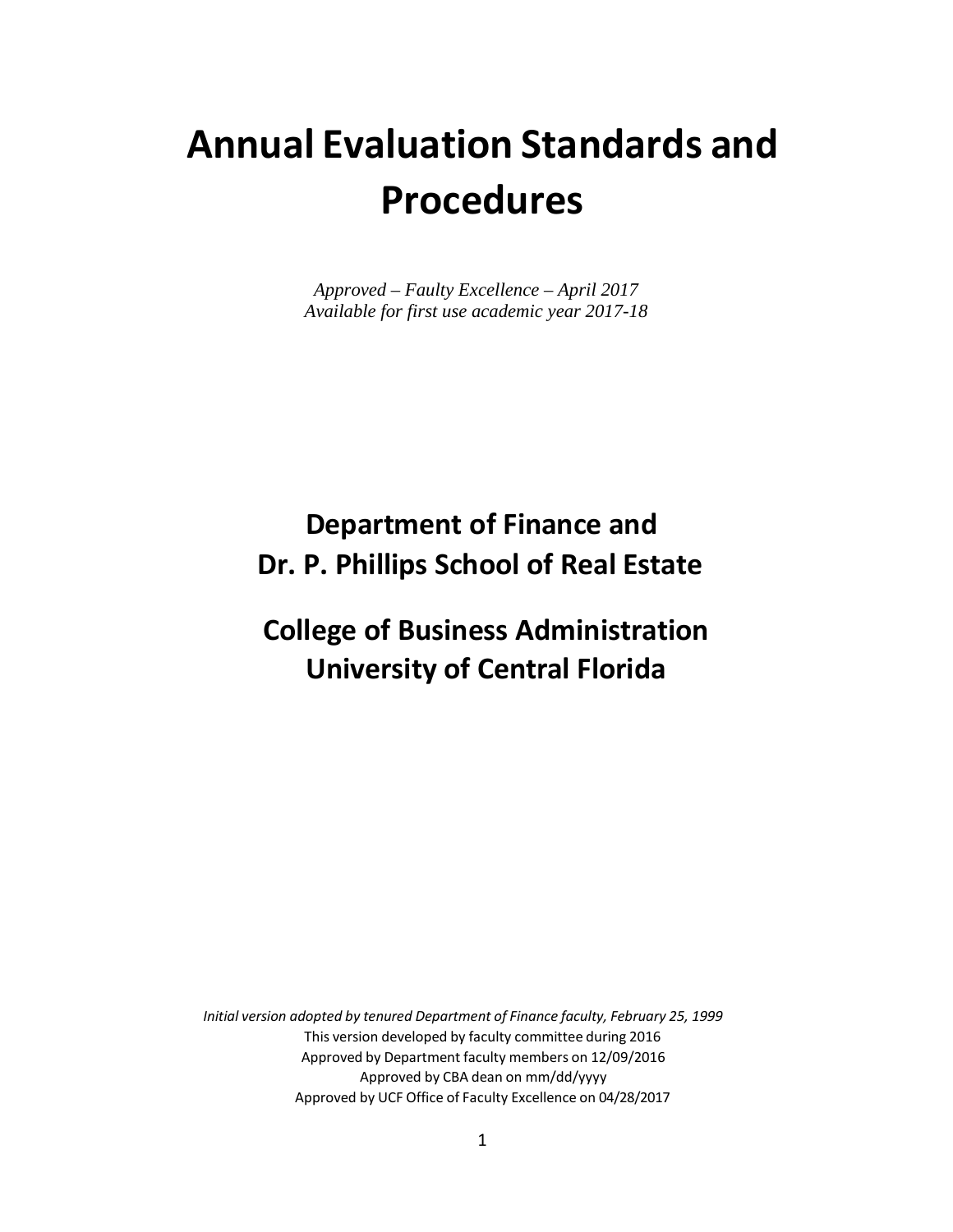### **1. Annual Evaluation Standards and Procedures: Overview**

This document, entitled Annual Evaluation Standards and Procedures (hereafter referred to as AESP), provides the framework by which annual performance evaluations will be conducted for full-time faculty members in the Department of Finance and Dr. P. Phillips School of Real Estate (hereafter jointly referred to as the Department).

The plan has multiple tracks differentiated by faculty classification, course load, and assignment of effort to teaching, research, professional development, and service activities. The objectives of the AESP are to:

- Provide a range of work assignments that will place faculty members, in consultation with the Department chair, on the track that best matches their teaching and research capabilities, professional goals, and interests, consistent with the mission and needs of the Department.
- Promote high-quality research, teaching, service and professional development by the Department faculty members.

### **1(a) Evaluation Weights by Assignment Track**

Each year, the Department chair will assess each faculty member's professional performance based on teaching, service, and research activities, as well as any other assigned duties.

Doctorally-qualified faculty members will be evaluated based on one of the four assignment tracks presented in Table 1 below. Each track provides the number of courses (three credit hour or equivalent) that the faculty member will be assigned during their nine-month contract.

Doctorally-qualified, non-tenure earning lecturers may request either Track A or B. Tenure-earning faculty members typically will be assigned to Track C in Table 1. Tenured faculty members will have the opportunity to request any one of the four tracks. However, the assignment will be made by the Department chair in consultation with the dean.

| Professional<br><b>Activity</b> | <b>Track A</b> | <b>Track B</b> | <b>Track C</b> | <b>Track D</b> |
|---------------------------------|----------------|----------------|----------------|----------------|
| # of courses                    | 8 courses      | 6 courses      | 4 courses      | 3 courses      |
| Teaching                        | 80%            | 60%            | 40%            | 30%            |
| Research                        | 10%            | 30%            | 50%            | 60%            |
| Service                         | 10%            | 10%            | 10%            | 10%            |

| <b>Table 1: Evaluation Weights for Qualified Faculty Members</b> |  |  |  |  |  |  |
|------------------------------------------------------------------|--|--|--|--|--|--|
|------------------------------------------------------------------|--|--|--|--|--|--|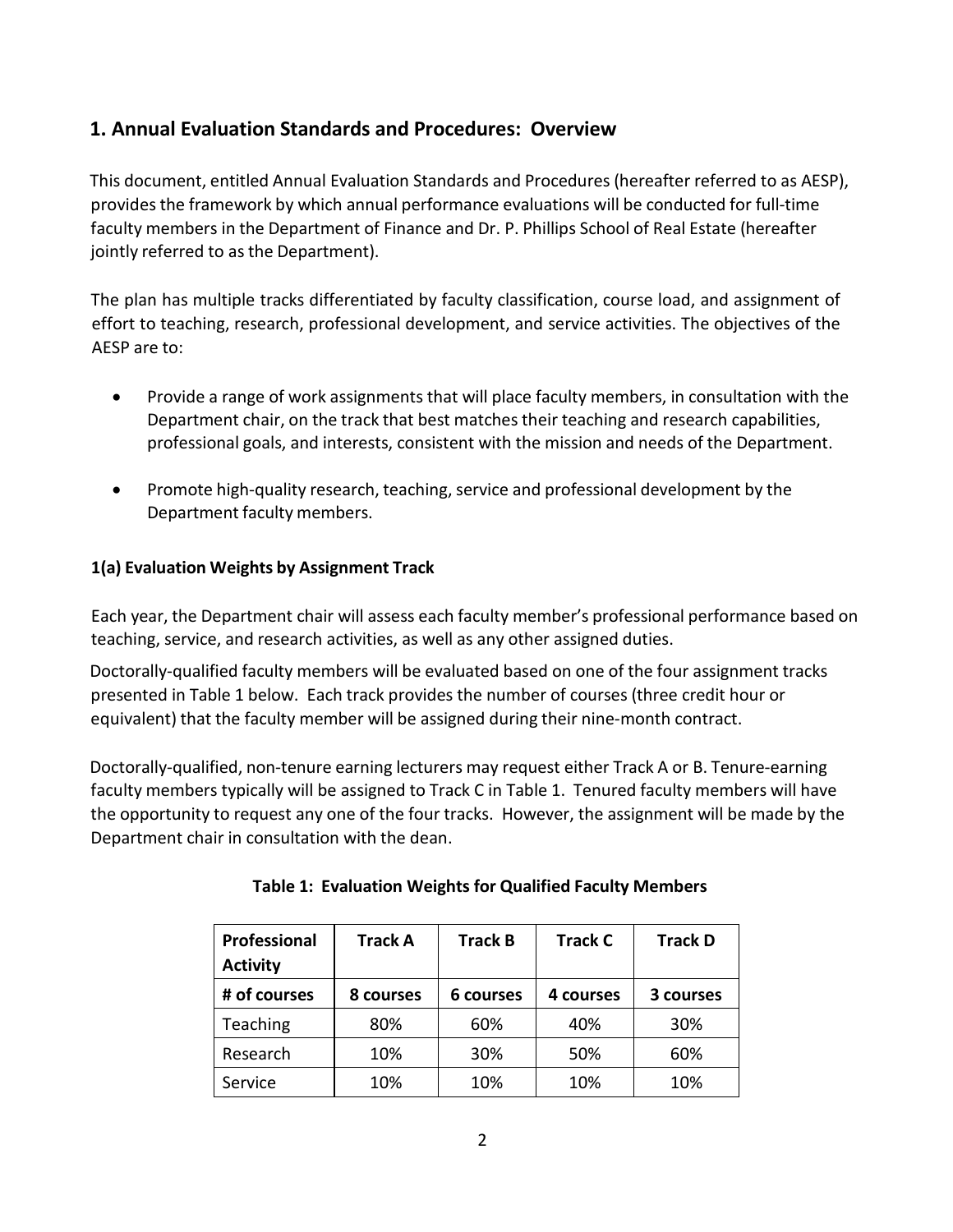Instructors are full-time, non-doctoral faculty members who hold masters degrees and typically are professionally-qualified based on their high-level business experience and ongoing professional development activities. Faculty in the Instructor classification will have no research assignment, and instead will be provided an evaluation for professional development in lieu of a research evaluation. These faculty members will have the teaching, service and professional development assignment illustrated in Table 2.

| <b>Professional Activity</b>               | <b>Teaching</b><br>8 courses |
|--------------------------------------------|------------------------------|
| Teaching                                   | 80%                          |
| Service                                    | 10%                          |
| <b>Professional Development Activities</b> | 10%                          |

### **Table 2: Evaluation Weights for Non-Doctoral Faculty Members**

Although expectations are that most faculty members' time will be allocated in the proportions given above, it is recognized that circumstances may arise which warrant variations in the percentages under each option. The Department chair has the flexibility to make minor adjustments to the weights listed in Tables 1 and 2, with the faculty member's consent, when special circumstances warrant making the change. For example, atypical circumstances (such as a special service commitment which is valuable to the Department but is unusually time-consuming) may warrant a temporary course release for a faculty member. Or a professionally-qualified instructor who is heavily involved in valuable service activities may warrant a 20% service assignment, rather than 10%.

### **1(b) Evaluation of Other University Duties**

Other university duties are occasionally assigned for special activities such as administrative duties or other special projects. Since the nature of these assignments is variable, no attempt is made to specify evaluation weights for other university duties in Table 1. In those cases where other duties are a significant part of evaluating a faculty member's performance, the faculty member, in consultation with the chair, will determine alternate weights and include them on the faculty member's assignment form for all categories at the beginning of each academic year.

### **1(c) Relationship between Annual Evaluation and Tenure/Promotion**

The result of a faculty member's annual evaluation in the College of Business Administration is just one of numerous components that are examined in the university tenure and/or promotion process. Therefore, it should NOT be construed that achieving a satisfactory or higher rating in any or all annual evaluations will automatically result in a positive tenure or promotion decision.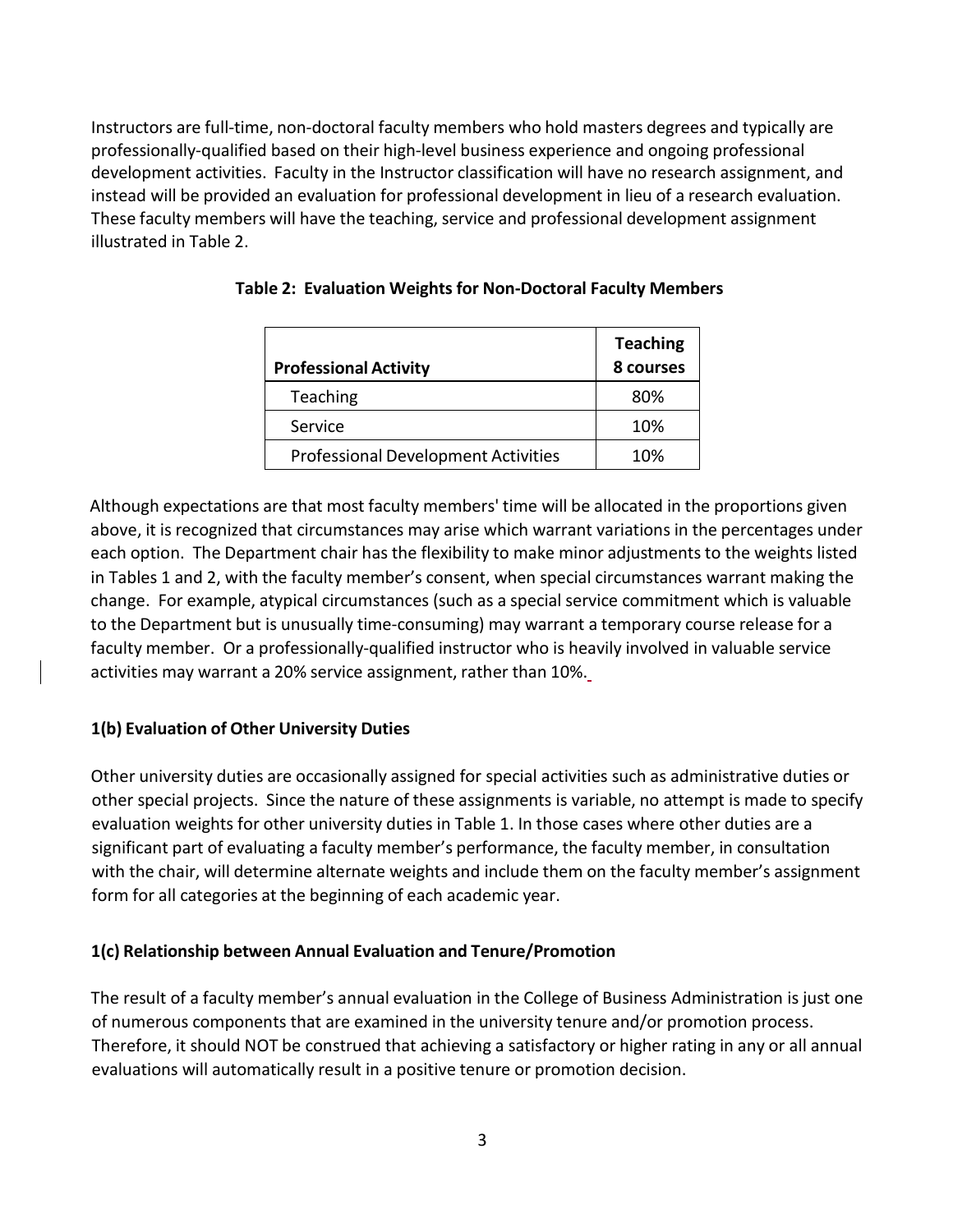### **1(d) Modifications of the AESP**

The AESP document may require periodic changes and will be revised in accordance with the current BOT-UFF Collective Bargaining Agreement (CBA) and changes in the Department and college missions and objectives.

### **1(e) Data to be Included in the Faculty Annual Report**

In general, evaluation periods begin May  $8<sup>th</sup>$  and continue through May  $7<sup>th</sup>$  of the following year. Teaching and service contributions are to be reported for the most recent academic year, which will comprise the previous Summer, Fall, and Spring terms. Instructor professional development activities will also be reported for the most recent academic year. Research contributions are to be reported for the most recent five (5) academic years.

### **1(f) Due Date for Faculty Annual Report**

The faculty annual report shall be due no sooner than 14 days after the end of the Spring semester and no later than 14 days after delivery of the Spring semester Student Perception of Instruction (SPI) results.

### **1(g) Track Assignment and Change Procedures**

- Track assignments and changes in track assignments will be made in accordance with the CBA. The assignment procedure is summarized in Appendix B.
- Faculty members may appeal changes in track assignments in accordance with the CBA.

### **2. Evaluation Process and Standards**

### **2(a) Overview**

After the end of the evaluation period, the Department chair shall evaluate each faculty member's performance. The evaluation shall follow the standards and procedures described in the AESP, the current UCF-UFF Collective Bargaining Agreement (CBA), and the annual Assignment of Effort provided to the faculty member at the beginning of the year, or as modified during the year. Annual Assignments of Effort may vary depending upon whether the faculty member is in a tenure track or non-tenure track position classification. Additional effort variation will occur based upon the track assignment (number of courses) for the faculty member, as described below.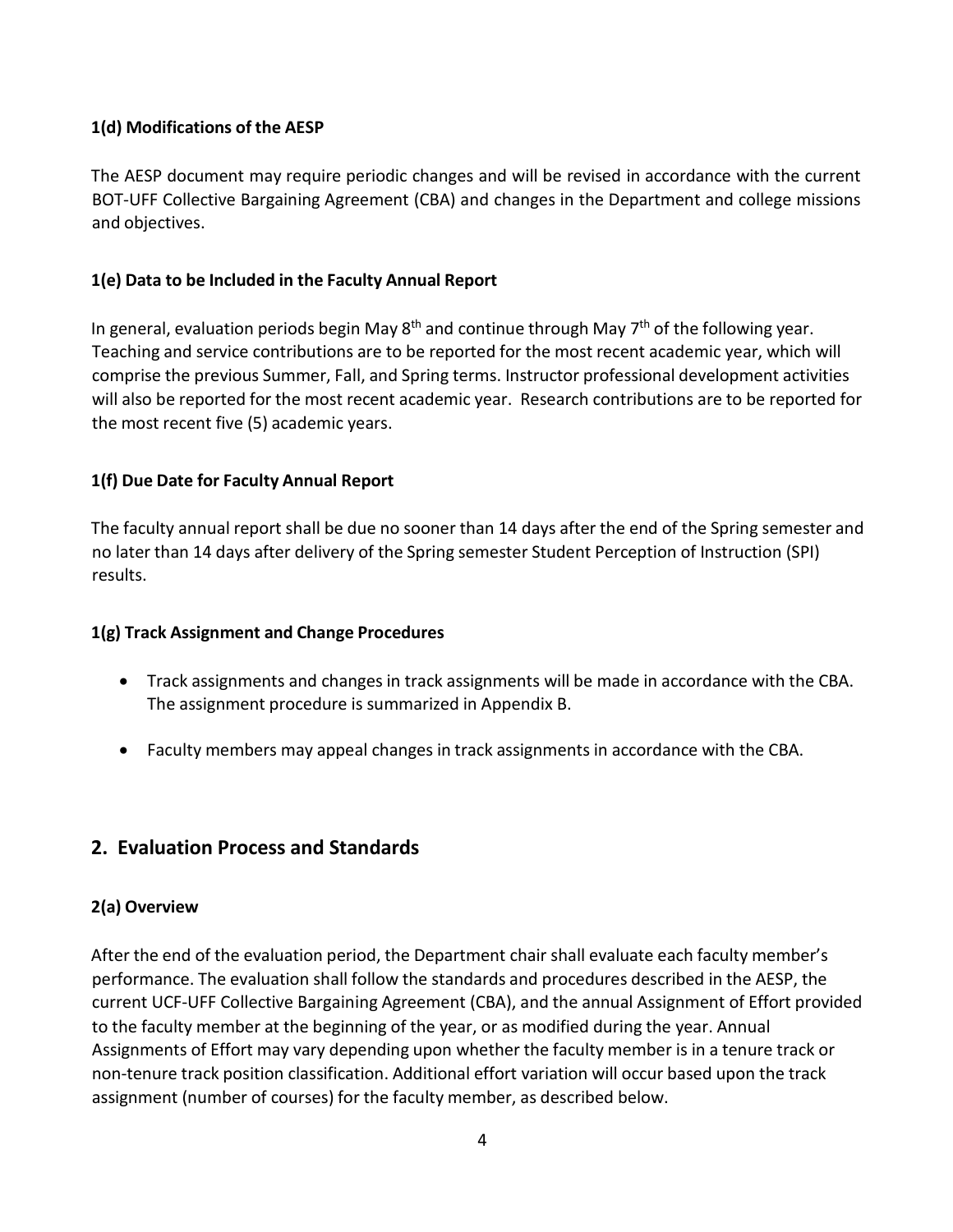Each year, by or prior to the established deadline, every faculty member shall submit an annual report that documents the faculty member's activities and accomplishments in each area of assignment for the relevant time window (prior year for teaching, service, and professional development; prior five years for research publications). It is the responsibility of the faculty member to thoroughly document activities and accomplishments in the annual report. The faculty member must provide information regarding coursestaught on an overload basis or under a supplemental summer agreement. The faculty member may, but is not required to, provide information regarding activities and accomplishments that occur when the faculty member is not under contract (e.g., during the summer semester when the faculty member does not have a supplemental summer agreement).

#### **2(b) Goal Setting Meeting**

Each faculty member in the Department will meet with the chair prior to or at the beginning of the evaluation period to discuss the faculty member's intended teaching, service, and research or professional development activities for the period. During or following that meeting, the faculty member and the chair will agree on intended exemplary activities in each area of assignment. The exemplary activities are intended to be significant, substantive and consequential endeavors, aligned with program and college goals.

Because the exemplary activities are to be significant and consequential, requiring substantial levels of time and effort, those exemplary activities can be relatively few in number. The level of the exemplary activities engaged in by a faculty member will be a function of the faculty member's track assignment, position classification, and rank in position. For example, a tenured professor on a three-course load would be expected to successfully complete higher-level service exemplars (e.g., university committees, promotion and tenure matters, faculty senate activities, etc.) than an instructor on an eight-course load. Similarly, that tenured professor would be expected to engage in teaching exemplar options that extend beyond the domain of an instructor (e.g., doctoral student engagements).

The faculty member and the chair will come to agreement on specific exemplar activities as well as goals for those activities. These activities and goals will be recorded on the Faculty Annual Goals form (Appendix C), which shall be signed by the faculty member and the chair. If an agreement is not reached, the faculty member may appeal to the dean or dean's representative to establish goals or may proceed with intended activities and be evaluated based on the standards stated in each section of this document.

In general, the faculty member will need to meet the minimum standards for a satisfactory rating in each area of assignment. If a faculty member receives an evaluation of unsatisfactory in any area of assignment, the faculty member's overall rating shall be unsatisfactory for the evaluation period.

Achieving the agreed upon exemplary-level goals for activities in a specific area will result in an outstanding rating in that particular area. Making substantive progress towards the agreed upon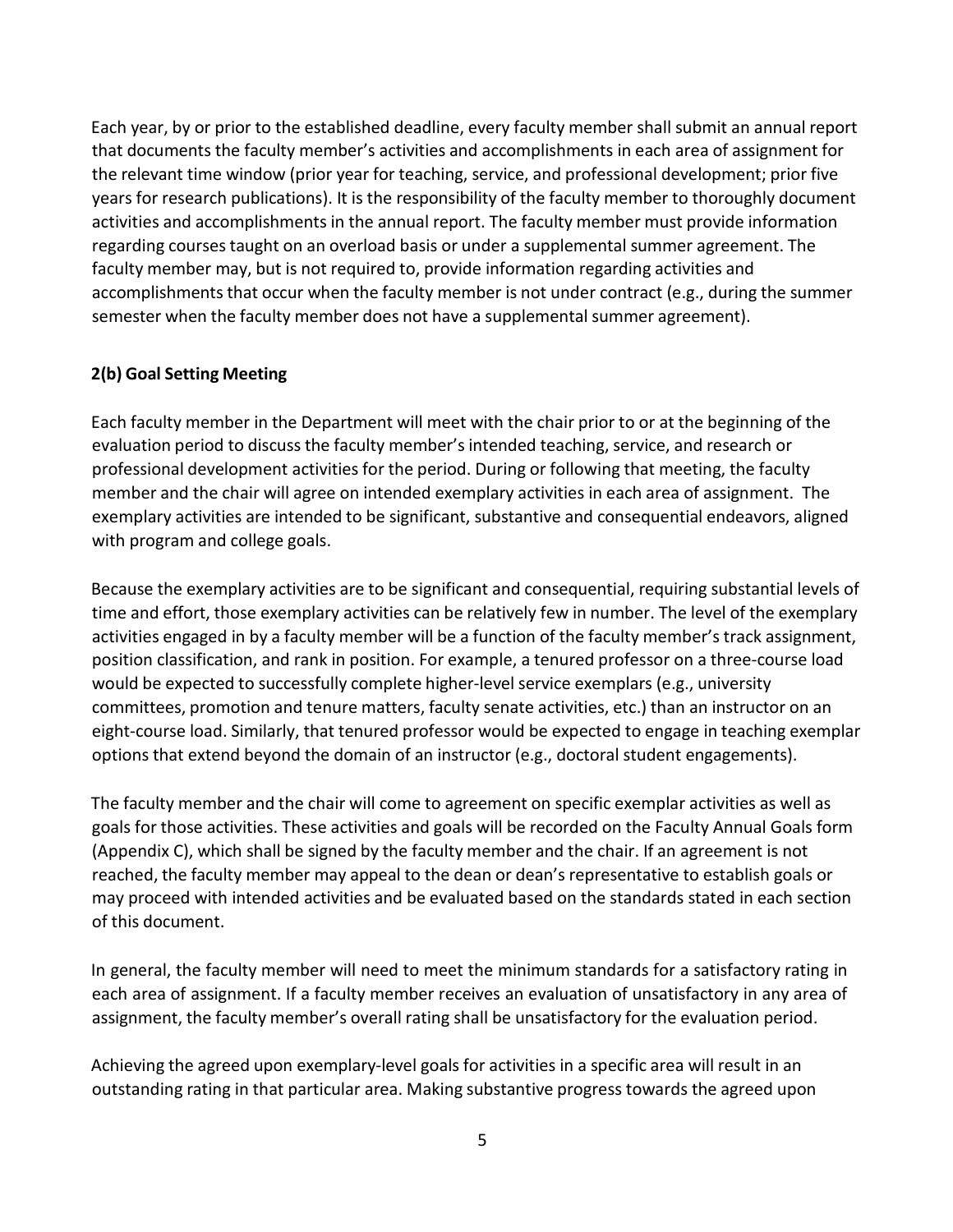exemplary-level goals for activities in that specific area will result in an above satisfactory rating in that particular area.

The faculty member can request a meeting with the chair during the evaluation period to discuss changes to the agreed upon goals. If there is agreement on new activities and/or goals, a new Faculty Annual Goals form will be completed and signed. Completed Faculty Annual Goals forms for the current year and previous years will be made publicly available.

### **2(c) Evaluation of Each Area of Assignment**

Each of the remaining sections of this document relates to an area of assignment (teaching, research, service, and professional development). For each area of assignment, minimum standards for achieving an evaluation rating of satisfactory are described. In the research area, evaluations higher than satisfactory are achieved through additional publications beyond what are required for a satisfactory rating and other exemplary research-oriented activities. In the teaching, service, and professional development areas, evaluations higher than satisfactory are achieved through exemplary activities defined for those assignment areas. In general, the evaluation ratings in each area of assignment are determined as follows (with the additional publication proviso for the research area):

*Outstanding* will be assigned if the faculty member meets the minimum standards for a rating of satisfactory in the area of assignment and either (a) there is evidence of success in substantially more of the listed additional exemplary activities, in quality, difficulty, variety or number of occurrences, than a majority of the faculty member's peers or (b) the faculty member has achieved the goals agreed to by the faculty member and chair at the beginning of the evaluation period for specific exemplary activities in that area of assignment.

*Above Satisfactory* will be assigned if the faculty member meets the minimum standards for a rating of satisfactory and either (a) there is substantive evidence of multiple listed additional exemplary activities or (b) the faculty member has made substantial progresstowards the specific exemplary activities in that area of assignment agreed to by the faculty member and chair at the beginning of the evaluation period.

*Satisfactory* will be assigned if the faculty member meets the minimum standards for a rating of satisfactory and there is little or no evidence of any additional exemplary activities in the area.

*Conditional* will be assigned if the faculty member does not meet the minimum standards for a rating of satisfactory for the current evaluation period and was not assigned a conditional or unsatisfactory rating in the area for either of the previous two evaluation periods.

*Unsatisfactory* will be assigned if the faculty member does not meet the minimum standards for a rating of satisfactory for the current evaluation period and was assigned a conditional or unsatisfactory rating in the area for either of the previous two evaluation periods.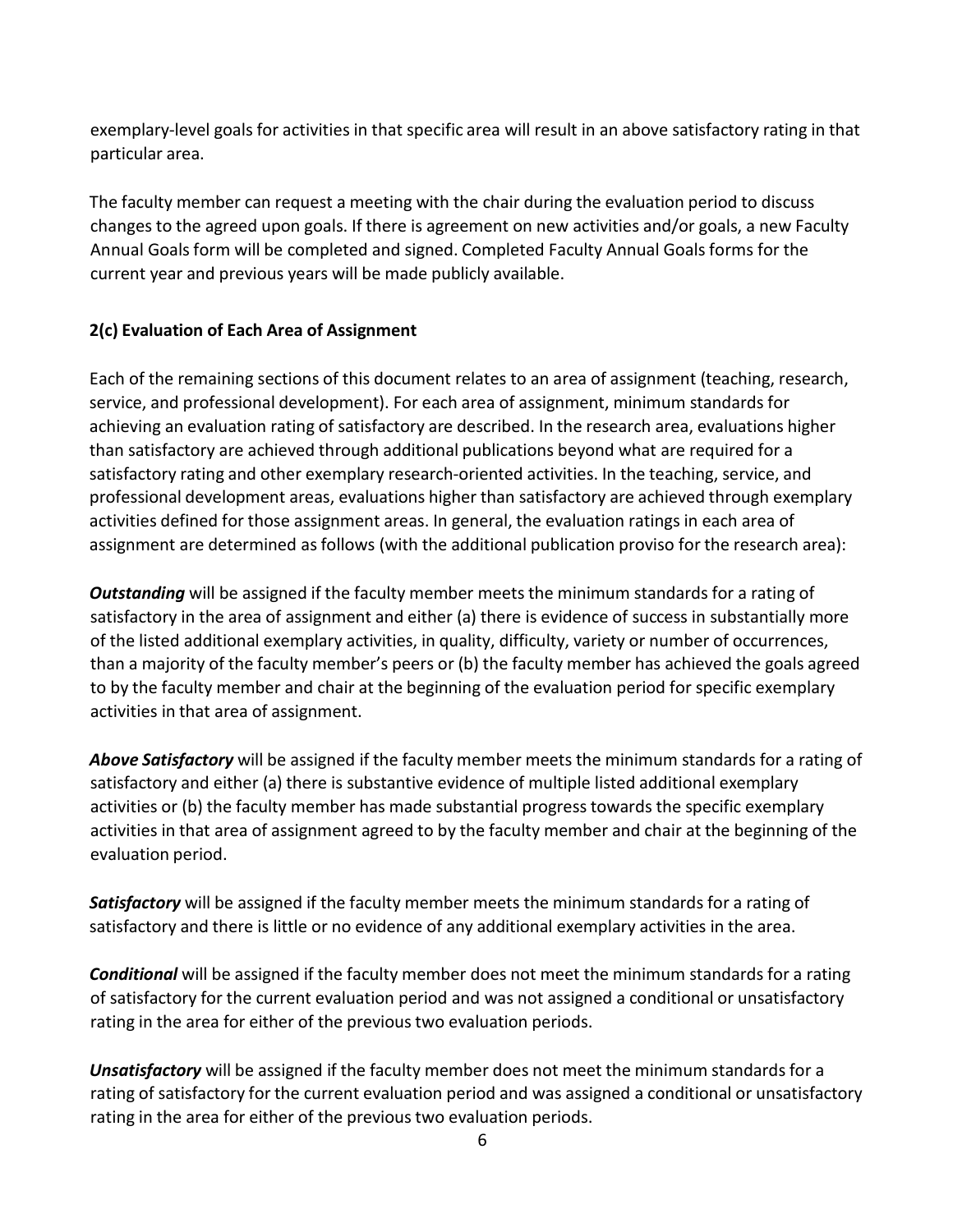In addition, it will be the burden of the Department chair to document and present evidence whenever it is deemed that a faculty member should receive an evaluation rating that is below satisfactory in any area of assignment.

### **2(d) Overall Rating**

In general, the overall annual evaluation rating shall be calculated as the weighted average evaluation over all areas of assignment, where the evaluation in each area is assigned a number as follows:

- $\bullet$  Outstanding = 4
- Above Satisfactory =  $3$
- Satisfactory = 2
- Conditional =  $1$
- $\bullet$  Unsatisfactory = 0

The weight for each area shall be the assignment of effort for the area, as indicated in Table 1. The numerical result shall be rounded to the nearest whole number and the overall rating of outstanding, above satisfactory, satisfactory, conditional, or unsatisfactory shall be assigned following the preceding numerical equivalences (e.g., 3.50 rounds to 4 which is an evaluation of outstanding, whereas 3.49 rounds to 3 which is an evaluation of above satisfactory.)

In this annual overall rating determination, if a faculty member receives an evaluation of unsatisfactory in any area of assignment, the faculty member's overall rating shall be unsatisfactory for the evaluation period.

### **3. Evaluation of Teaching Performance**

The Department chair will evaluate each faculty member'steaching activities and rate her/his performance using the evaluation scale described in section 2(c). The teaching evaluation will be based only on teaching activities performed during the current evaluation year.

A teaching activity is defined as any in which the faculty member individually mentors, instructs, debates, discusses, and/or advises a student or a group of students. Therefore, serving as the faculty advisor for a student organization is classified as a teaching activity. Making a presentation to a student group and serving as a member of a dissertation committee are teaching activities. However, attending a meet and greet event for a student organization is a service activity. Grading a PhD comprehensive exam would also be considered a service activity since grading is done anonymously.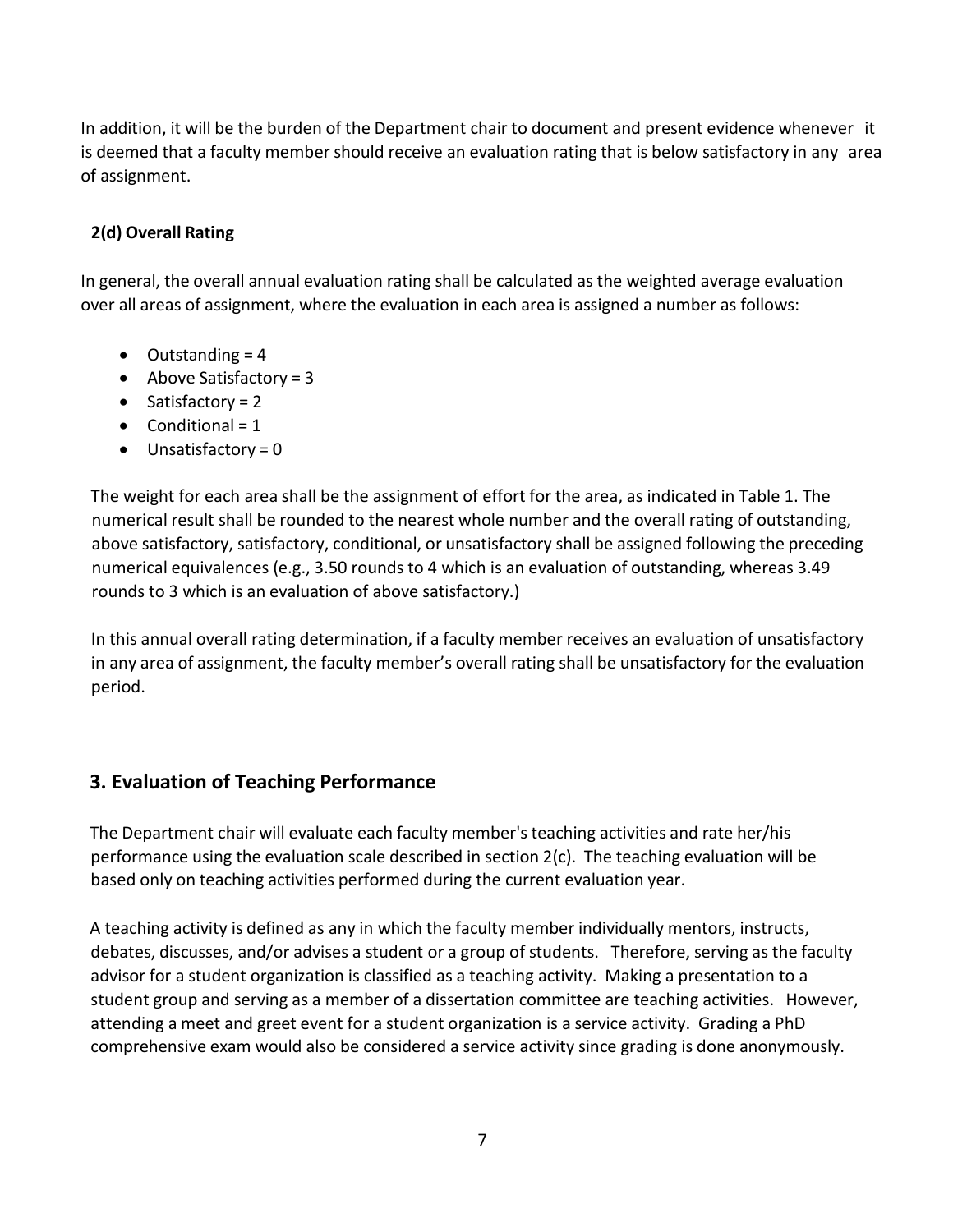In their annual reports, faculty members will document their teaching activities that meet the minimum standards, as well as exemplary teaching activities, which are necessary to attain an evaluation of above satisfactory or outstanding. The minimum standards and a list of exemplars are included in this document.

A faculty member not meeting the minimum standards for a rating of satisfactory will be given a rating of conditional for the evaluation year. If the faculty member does not meet the minimum standards for satisfactory during the following year, the faculty member will be given an unsatisfactory teaching evaluation for that year.

### **3(a) Minimum Teaching Standards**

- 1. Course syllabi:
	- University/college/department guidelines for syllabi construction are followed.
	- Course objectives are clearly stated.
	- Evaluation procedures are clearly stated.
	- Learning outcomes are clearly stated.
- 2. Course content:
	- Course content is based on current research and practice in the field. Course materials (text, handouts, cases, etc.) reflect this.
- 3. Course structure and design:
	- Teaching and learning methods, technological tools, and course materials appropriate to each course are used to facilitate communication and active learning.
	- Practical applications are included in course materials and pedagogy.
	- Final exam (or appropriate final project or exercise) is held according to the university calendar and policy unless an exception is approved by the Department chair.
- 4. Assessment of student performance:
	- Assessment/evaluation procedures are clearly stated in the syllabus.
	- Course contains multiple, timely, and appropriate methods of measuring student performance.
	- Course objectives and performance measurement are in alignment.
	- Quality and timely feedback is provided to students about their performance.
	- Course GPA allows discrimination among student performance levels.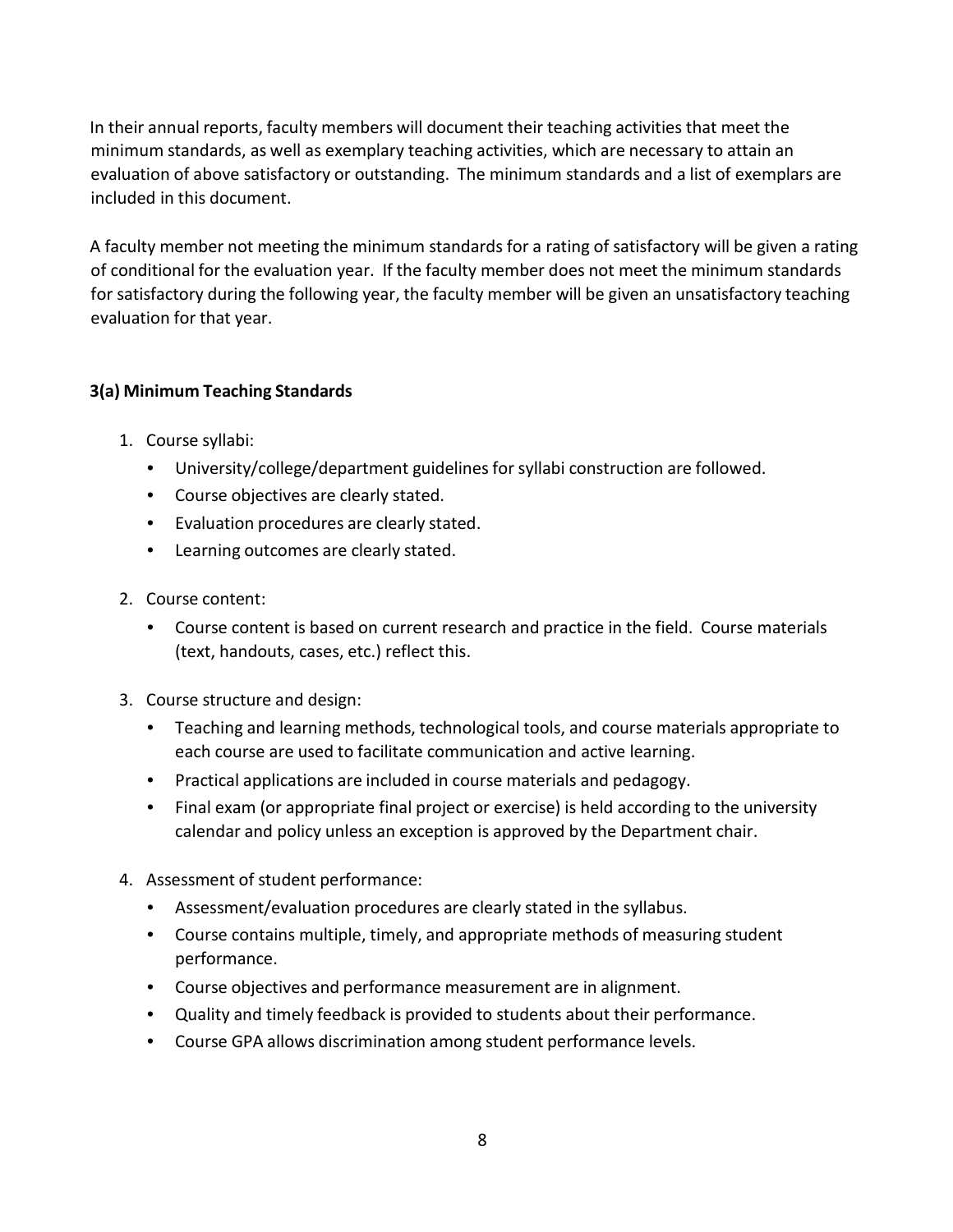- 5. Assessment of Learning Outcomes
	- Instructor collects assessment data in a timely and appropriate manner according to schedule supplied by the Department chair.
	- Instructor participates and contributes to the Department's review and refinement of the assessment process and outcomes.
- 6. Student Perception of Instruction
	- Faculty members will achieve student ratings in the category "Overall Effectiveness of the Instructor" on the Student Perception of Instruction Reports of at least 50% in the "Good," "Very Good," and "Excellent" categories (accumulated across all coursestaught).
- 7. Curriculum development
	- Actively participates in Department and/or program curriculum review and development process when asked or elected to participate.
	- Actively participates in deliberation on curriculum revision indicated by assessment process results.
- 8. Interactions with Students
	- Advises students when called upon to do so.
	- Classes are held according to the university schedule.
	- Relays information to students regarding college and university activities, such as internships, job fairs, workshops, guest speakers, training and professional development opportunities, etc.
	- Office hours are posted, are adequate in number, and are held when scheduled.

### **3(b) Teaching Activity Exemplars**

The minimum standards for a rating of satisfactory are described in section 3(a) above. If a faculty member meets these standards, the chair will consider the following teaching activities to determine if the faculty member warrants a rating of above satisfactory or outstanding. This is not an exhaustive list of activities, and they are not necessarily weighted equally. The chair will consider the types of activities, the outcomes achieved, and the amount of effort expended. It must be noted that the burden of proof for teaching with distinction rests with the faculty member.

- 1. Student SPI ratings place the faculty member in the top half of the Department.
- 2. Develop and teach a new course for the doctoral, graduate or the undergraduate program.
- 3. Receive a teaching award from external organization, or student organization such as the Financial Management Association student chapter.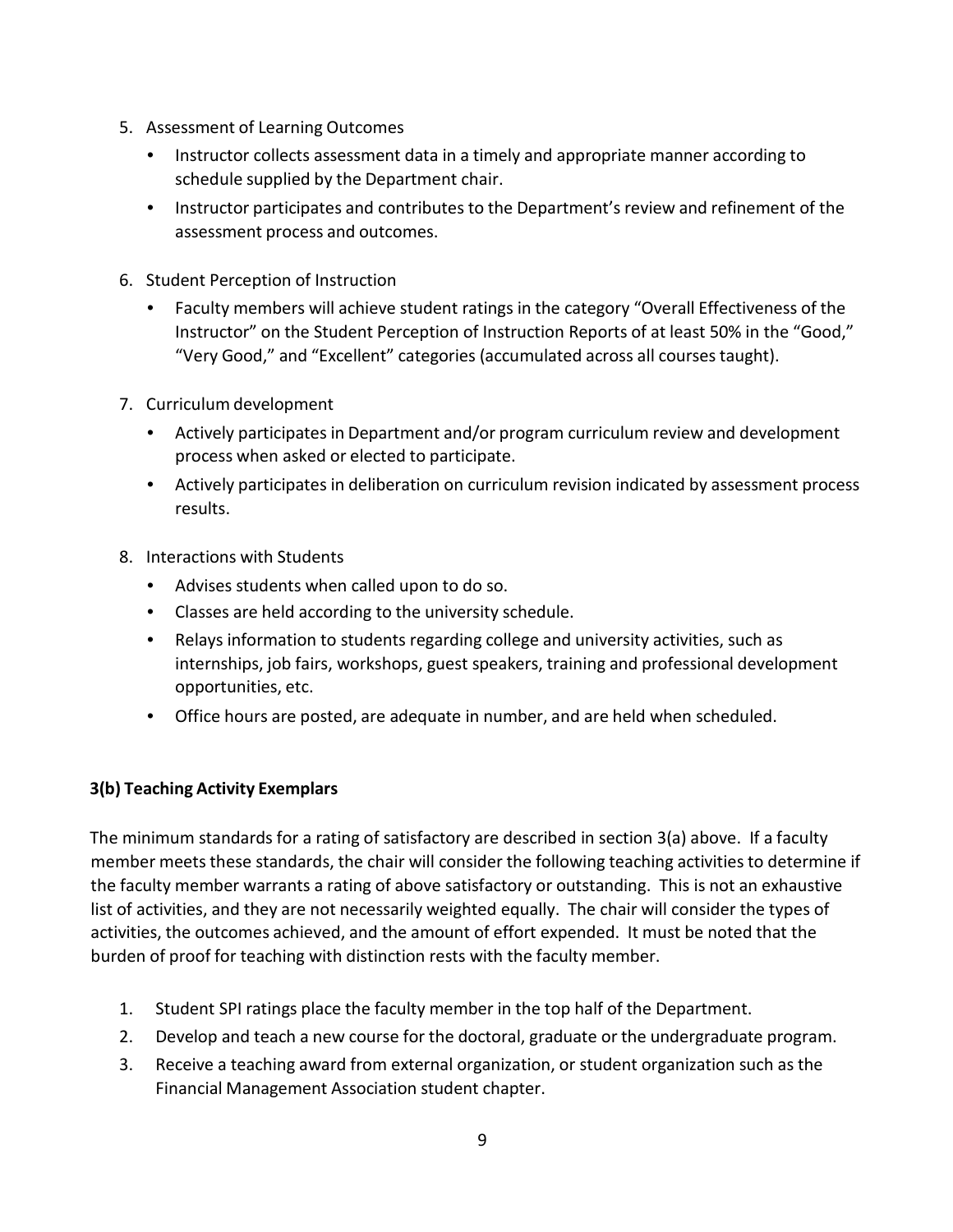- 4. Receive university teaching excellence award.
- 5. Receive college teaching award.
- 6. Receive UCF TIP award.
- 7. Supervise one or more independent studies.
- 8. Supervise an Honors-in-Major thesis.
- 9. Mentor or advise student organizations, groups, competitions, etc.
- 10. Serve on a PhD student advisory committee.
- 11. Participate in PhD student training (seminars, committee work, mentoring, etc.).

#### **Examples of Different Ratings Outcomes**

**Note:** T*hese examples do not apply if the faculty member and director have agreed upon activities and goals for the evaluation period.*

Example 1: Faculty member meets the minimum teaching standards described in section 3(a) above. Evaluation is satisfactory.

Example 2: Faculty member meets the standards for a satisfactory evaluation. The faculty member serves on a Ph.D. dissertation committee, contributes diligently on a successful Ph.D. candidate's paper, and/or satisfactorily teaches a new course preparation. Alternatively, the faculty member finds multiple successful speakers for the Exchange, and chairs an Honors-in-Major (HIM) thesis. Evaluation is above satisfactory.

Example 3: Faculty member meets the standards for a satisfactory evaluation. In addition, the faculty member chairs a completed Ph.D. dissertation, develops and teaches a new Ph.D. seminar. Alternatively, a faculty member serves as faculty advisor for a vibrant student club, attends their monthly meetings, arranges speakers for their program, helps them significantly increase membership, and works with another faculty member to create and launch a student contest that judges students across the college/university. Evaluation is outstanding. Finally, winning a college, university, or professional association's teaching award is *prima facie* evidence of outstanding teaching.

### **4. Evaluation of Service Performance**

The service component of each faculty member's assignment will be evaluated for the current evaluation year by the chair, and rated using the scale described in section 2(c) of this document. Service is expected of all faculty members. Service activities typically comprise 10% of a faculty member's assignment, regardless of AESP assignment track. A 10% assignment of effort for service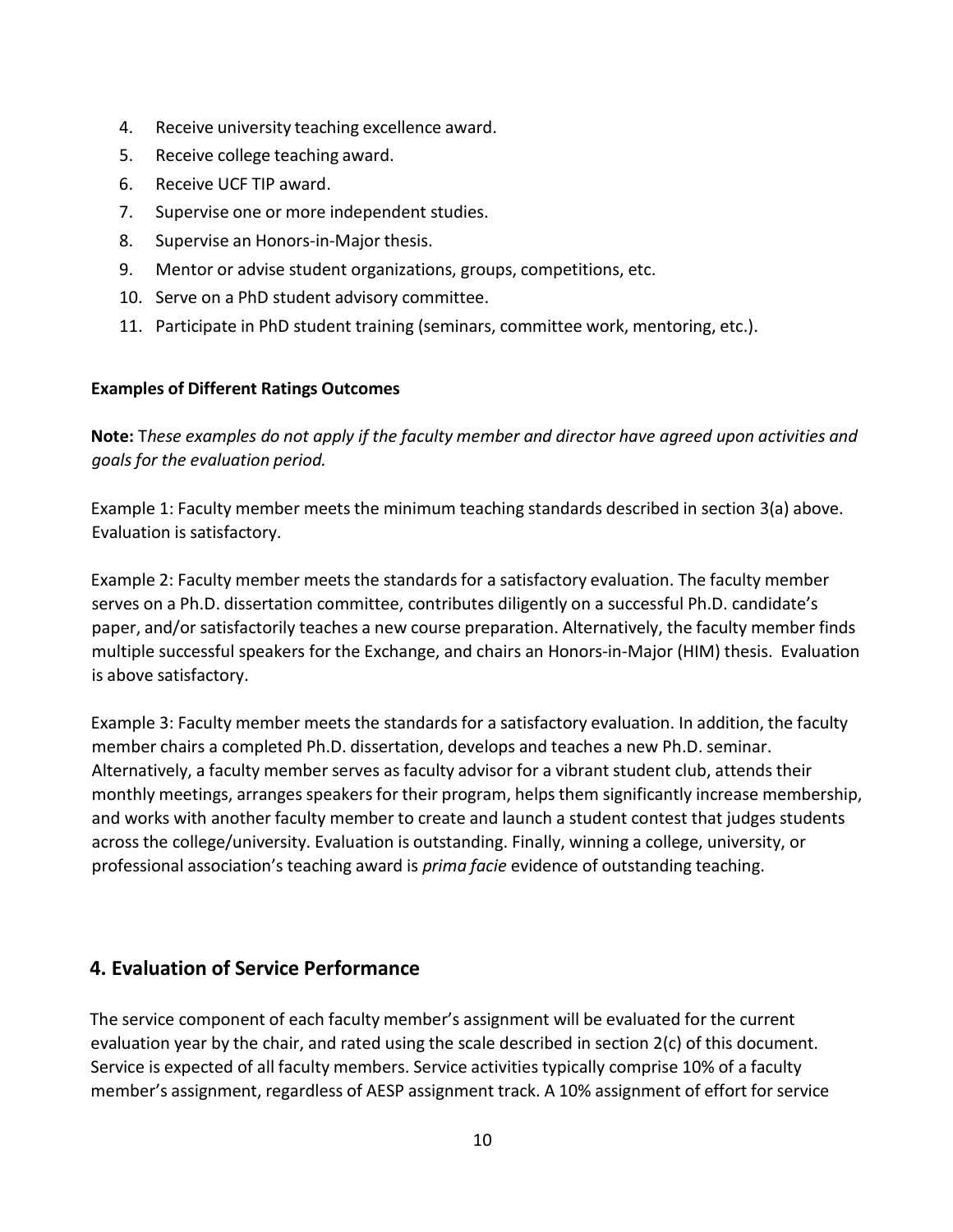equates to approximately 150 hours during the 9-month academic year. It must be noted that the burden of proof for satisfactory service or service with distinction rests with the faculty member.

The faculty member's primary goal in service should be advancing the interests and meeting the needs of both internal (department, college, the university) and external constituencies (professional and academic organizations related to the Department's focus, and the local business community).

Other university duties are occasionally assigned for special activities such as administrative duties or other special projects. Since the nature of these assignments is variable, no attempt is made to specify evaluation dimensions in proportion to the total amount of time the assignment is weighted in the annual assignment form.

All service activities must be documented in the faculty member's annual report.

The evaluation of service is not a simple counting of the number or variety of activities; it seeks to measure both significant efforts expended and substantive outcomes achieved. Activities that involve greater effort and time commitment will carry greater weight.

### **4(a) Fundamental Service Activities**

As part of the 150 hour minimum service requirement, each faculty member should record and strive for substantive service effort. The following basic service activities are expected of each faculty member:

- 1. Active participation, especially by research active faculty (on a 2-2 or lower teaching schedule) in Departmental research seminars, in particular for internal presentations by Departmental colleagues and/or graduate students.
- 2. Attend several major events for the Department and/or the College of Business Administration during the year. These would include attending Joust competitions, the commencement exercise, Welcome to the Majors and Meet the Firms.
- 3. Active participation in department, college or university committee(s) or council, or on the faculty senate.
- 4. Active participation in Departmental and college faculty meetings or Department advisory board meetings.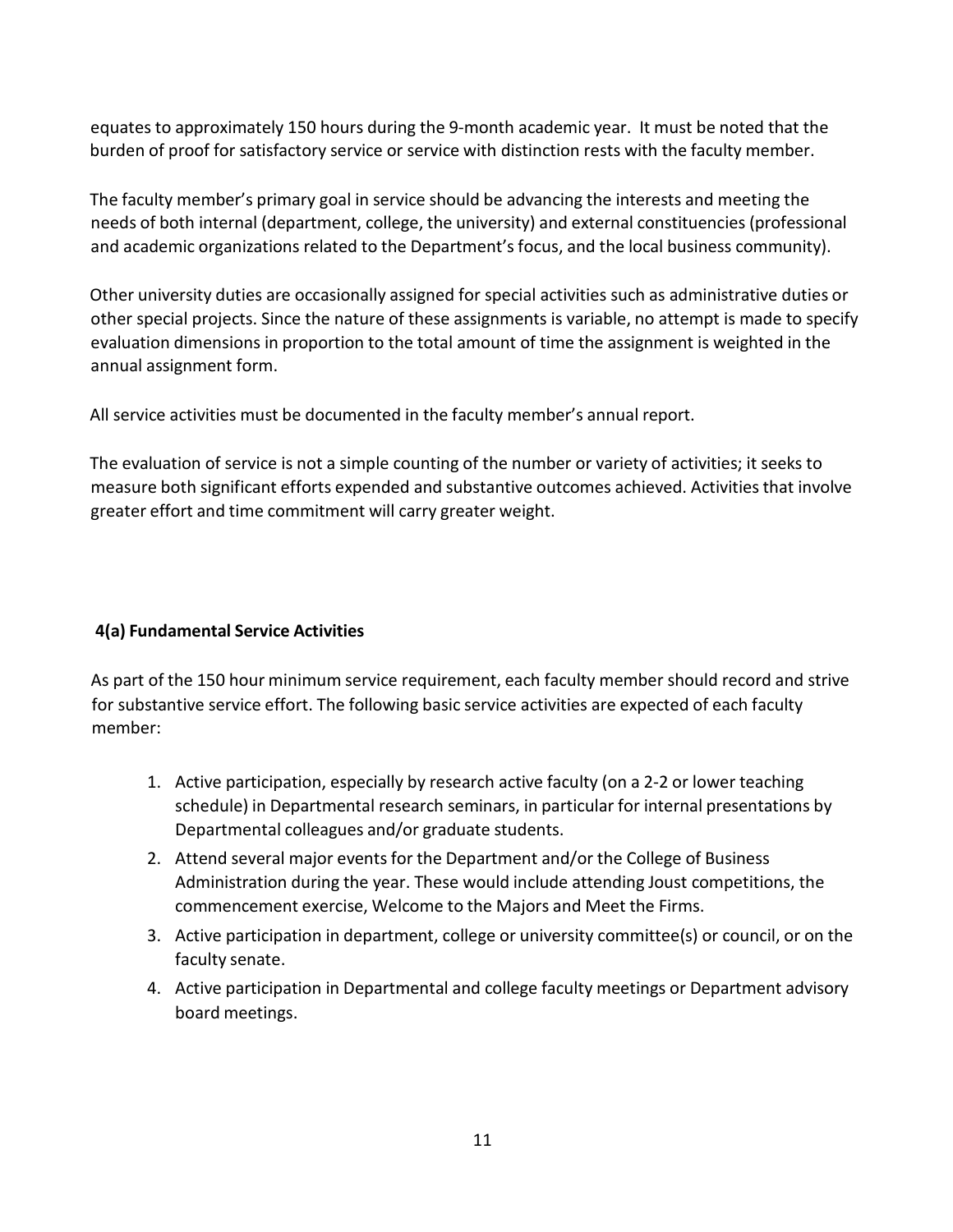#### **4(b) Service Activity Exemplars**

In addition to the substantive service effort that a faculty member will strive to provide, the chair will also consider the following service activities to determine if the faculty member warrants a service rating of above satisfactory or outstanding.

The following are examples of exemplary service activities that benefit the program, college, university, profession, and/or business community. Repetition of these activities, when possible, will provide additional justification for a higher rating. This is not an exhaustive list of activities, and they are not necessarily weighted equally. Faculty members may bring to the attention of the chair and document activities not included in this list that may be counted towards the service performance evaluation. The chair will take into account the effort expended, the substance and depth of the activity, and the outcomes achieved.

In some circumstances, one or more of the additional service activities may be allowed to substitute for some of the minimum requirements. For example, this might be the case if a faculty member's teaching schedule is in conflict with faculty meetings.

- Present a paper at a research seminar hosted by the Department or by other universities in conjunction with UCF.
- Serve as a program coordinator in the Department.
- Serve on a Department or college faculty recruiting committee and/or conference interviewing committee.
- Serve on department, college, or university committees/task forces beyond the basic expectation listed above. Multiple committee assignments count as multiple service activities.
- Chair department, college, or university committees/task forces beyond the basic expectation listed above.
- Provide professional service to scholarly and professional organizations, governmental boards, agencies, and commissions, at the state, regional, or national level.
- Receive a college, university or national Excellence in Service Award.
- Serve in a leadership position related to a UCF activity or initiative.
- Deliver profession-related talks or speeches to university, local, regional, or national/international groups or organizations.
- Serve in a leadership role in professional and/or community organizations impacting the discipline/profession.
- Serve as an external reviewer at another university.
- Serve as a reviewer for a peer reviewed journal.
- Serve as an officer in an organization relevant to the discipline, e.g., AFA, FMA, etc.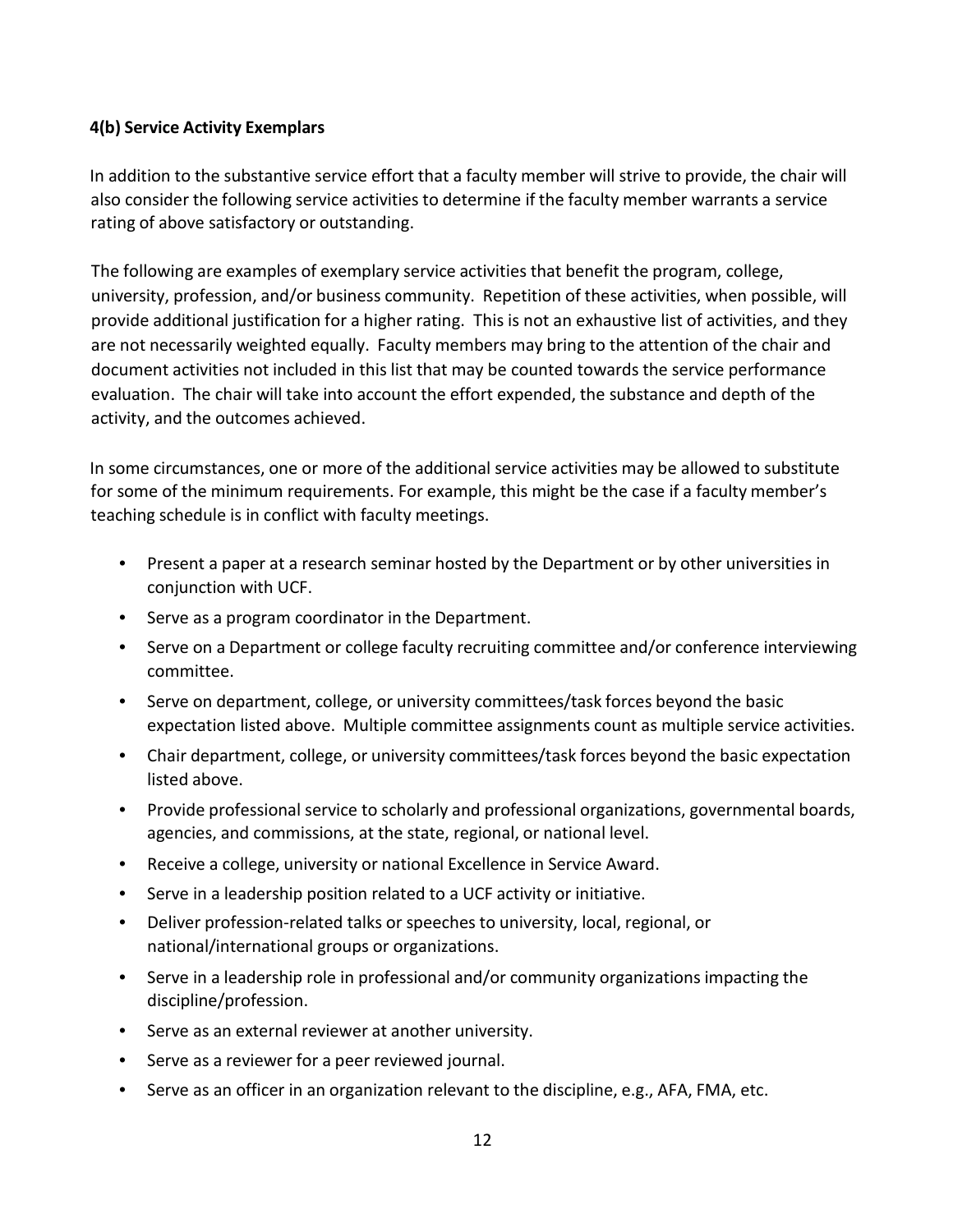### **4(c) Professional Development Activities (Tracks A and B)**

The chair will take into account the effort expended, the substance and depth of the activities performed to maintain professional qualification, and the outcome achieved. The following list of activities related to professional development is not exhaustive. These activities are not necessarily weighted equally.

- Involvement in continuing education, either in a degree program or non-degree program.
- Achieving or maintaining formal professional certification.
- Publishing an article in academic or practitioner focused outlet(s).
- Presentation at an academic or professional conference.
- Consequential board membership.
- Teaching in executive education program.
- Editing and/or reviewing articles or books for possible publication.
- Reviewing textbooks.
- Industry internship.
- Publishing case studies.
- Serving as an expert witness.

#### **4(d) Reporting Service Participation**

It is the faculty member's responsibility to demonstrate that a reported service activity represents a valuable contribution and a significant time commitment. When listing service activities in the annual report, a faculty member shall provide a brief description of the activity, including information such as the number of meetings, and an estimate of the amount of time spent on the activity during the year. If this information is not provided, the service activity will not be factored into the annual evaluation. Service assignments which result in little or no effort during the evaluation period will not be factored into the annual evaluation. Service activities which are compensated (course release or payment) will not be factored into the annual evaluation**.**

### **4(e) Examples of Service Evaluations**

The following are examples of faculty service activities that might warrant service evaluations of satisfactory, above satisfactory and outstanding. These are just examples; there are many ways for a faculty member to satisfy his or her service obligation. The faculty member's planned service activities for the year should be discussed and agreed upon at the annual meeting with the department chair. If there is no agreement, the chair may use the following examples in determining a fair evaluation for the faculty member.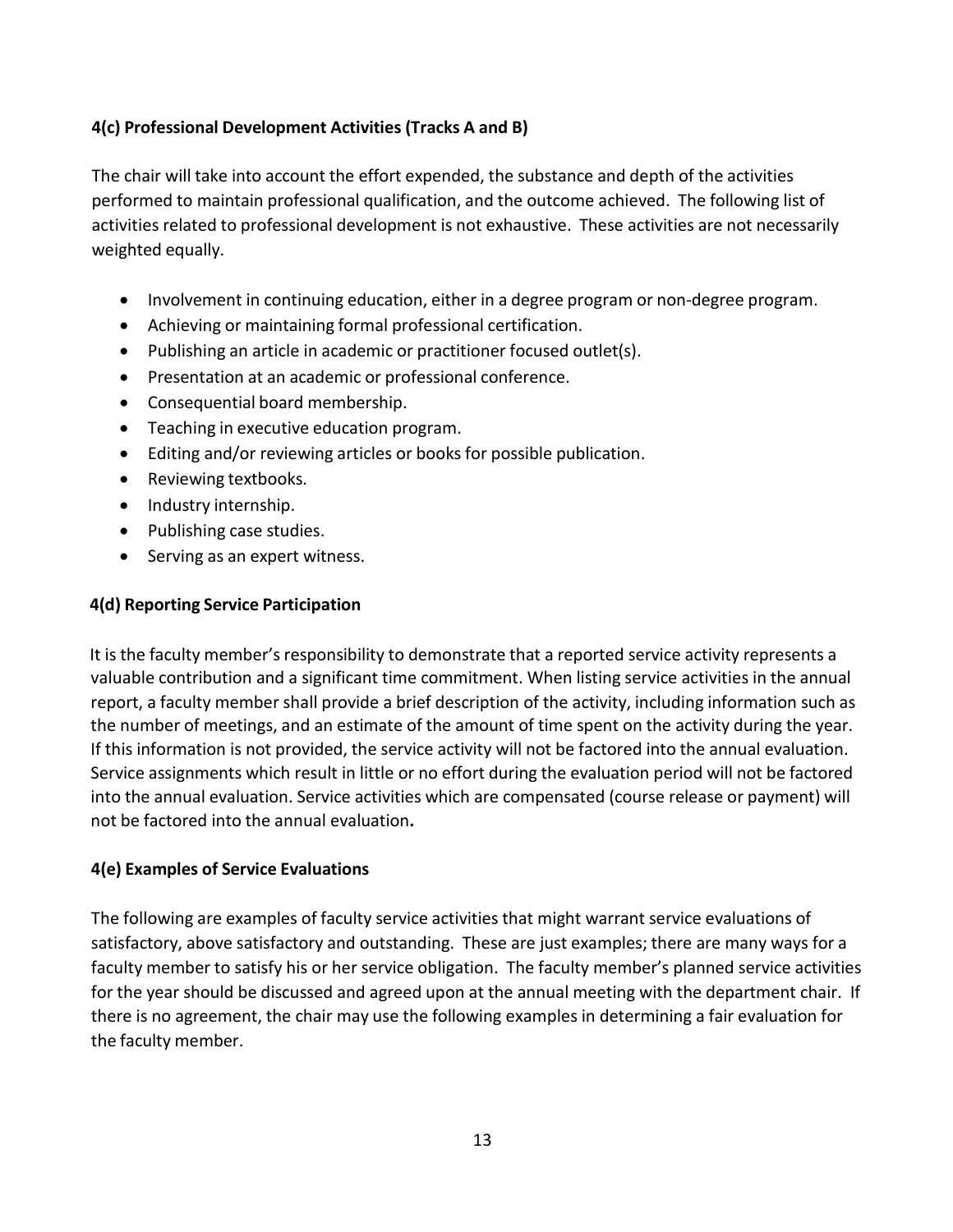**Note:** T*hese examples do not apply if the faculty member and director have agreed upon activities and goals for the evaluation period.*

### Examples For Tenured and Tenure Track Faculty:

Satisfactory: Faculty member attended department and college faculty meetings, and participated on a (department, college, or university) committee. Attended and served as a session chair at a professional association conference, and served as a reviewer for submissions to the annual professional meeting.

Above Satisfactory: Faculty member met the requirementsfor a satisfactory evaluation, performed several ad hoc reviews for category A or A- journals and/or served on an editorial review board. Attended two conferences and organized a successful professional development session in one.

Outstanding: Faculty member met the requirements for satisfactory evaluation, served on the editorial review board of a category A+ journal and/or editor of a category A+ or A journal (without course release). Faculty member also actively served a professional organization in a voluntary non-elected service role that brought visibility to UCF.

### Examples for Non-tenure Track Faculty:

Satisfactory: Faculty member attended department and college faculty meetings, and participated on a (department, college, or university) committee. Faculty member attended the Fall or Spring commencement exercise, regularly attended events in The Exchange, served as a judge for a student competition, and fulfilled the service hours requirement.

Above Satisfactory: Faculty member met the requirements for a satisfactory evaluation, was active in a local professional organization related to the area of teaching, and was a contributing member of a department or college committee (or multiple committees) that has a heavy work load (i.e., meets often and/or has a high work volume.

Outstanding: Faculty member met the requirements for a satisfactory evaluation, chaired a heavy workload department or college committee with distinction, and/or served with distinction on highprofile/heavy workload university committee. The faculty member served as an officer in a local community organization related to her/his expertise. The faculty member is recognized as a leading local expert in her/his area and is regularly quoted by the media.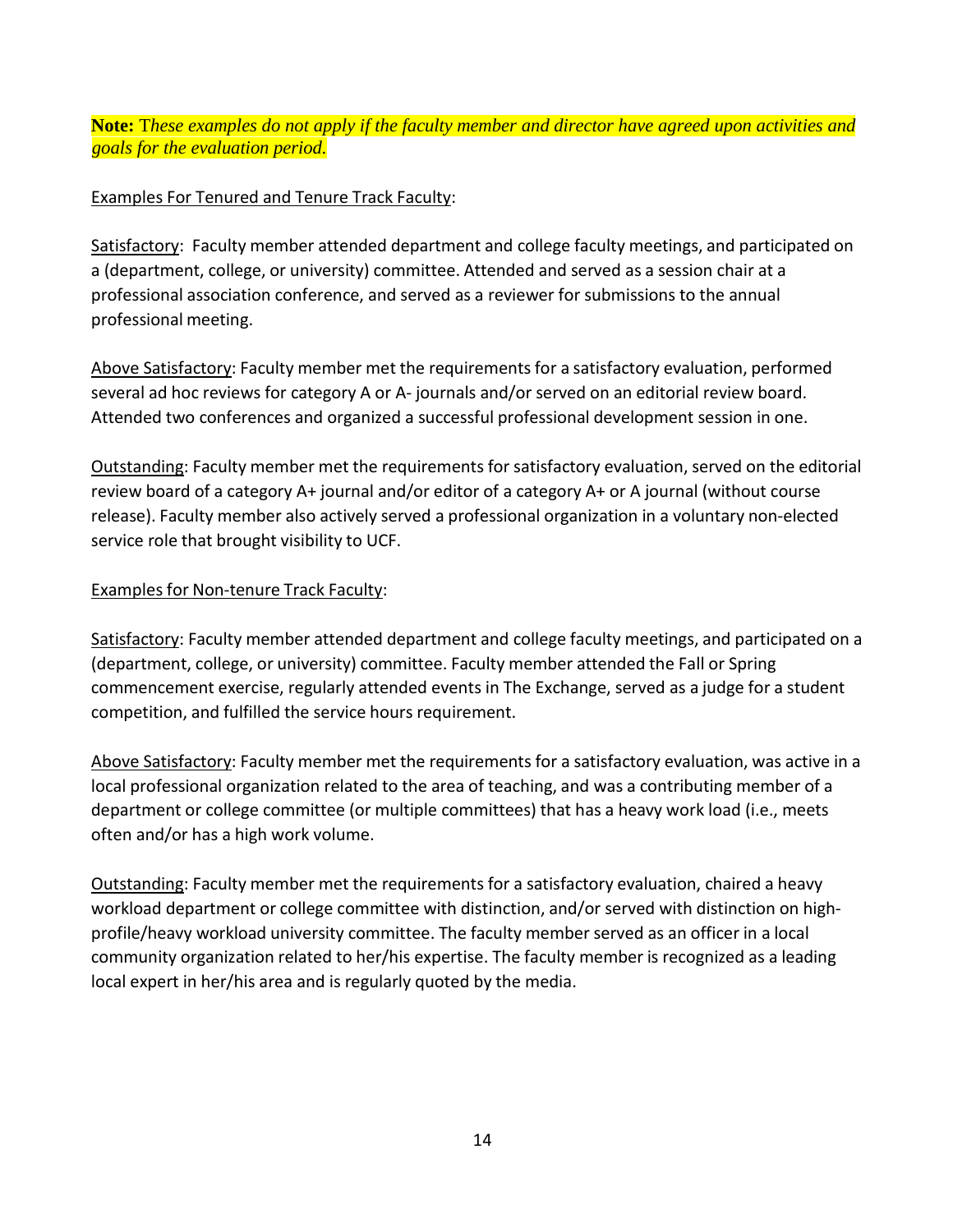### **5. Evaluation of Research Performance**

### **5(a) Research Evaluationsfor Doctorally-qualified Faculty**

The research component of each faculty member's assignment will be evaluated based on research accomplishments over the most recent five-year period. Research accomplishments will be rated using the scale described in section 2(c). Education and pedagogy articles will count toward the service evaluation discussed in section 4 of this document. Professional service articles (e.g., the outlets listed in Appendix A) will count toward the service evaluation in section 4 of this document. Education and service articles may count toward AACSB academic qualificationsfor teaching master's and bachelorlevel courses.

The Department chair shall consider research productivity and the contribution of this productivity to each faculty member's research program and to the mission and goals of the Department and college. This assessment includes the quantity and quality of publications in scholarly journals and other academic outlets, research contracts and grants, and other activities included in the list in Appendix A.

#### **Expectationsfor Tenure-Earning Faculty**

New faculty members who have not been in full-time faculty positions for at least five years will be evaluated on their progress toward meeting the standards outlined in Table 3.

Consistent with university policy and time deadlines, tenure-earning faculty members in the Department of Finance and Dr. P. Phillips School of Real Estate will receive a Cumulative Progress Evaluation (CPE) each year. The CPE will include separate evaluations by (1) a committee of all tenured faculty members in the Department, (2) the Department chair, and (3) the dean. Each tenure-earning faculty member will submit for review a comprehensive dossier of research publications and work in progress, in addition to his/her annual performance report. CPEs are based on cumulative performance, including the current year. The chair may consider a faculty member's CPE when assessing annual performance.

A successful applicant for promotion and/or tenure must demonstrate competence in scholarship and have made significant contribution(s) to the advancement of knowledge in a (some) well-defined area(s) of the discipline. Moreover, there is an assessment of the likelihood that research performance after achieving promotion and/or tenure will continue at, or exceed, current levels of performance. A major indicator of this proclivity is establishing oneself asthe primary/lead researcher in a well-defined program of research focused on a specific area in the discipline. Evidence of the contribution takes the form of an accumulated number of publications in top-quality, peer-reviewed journals, as well as a significant amount of quality research under review and in process.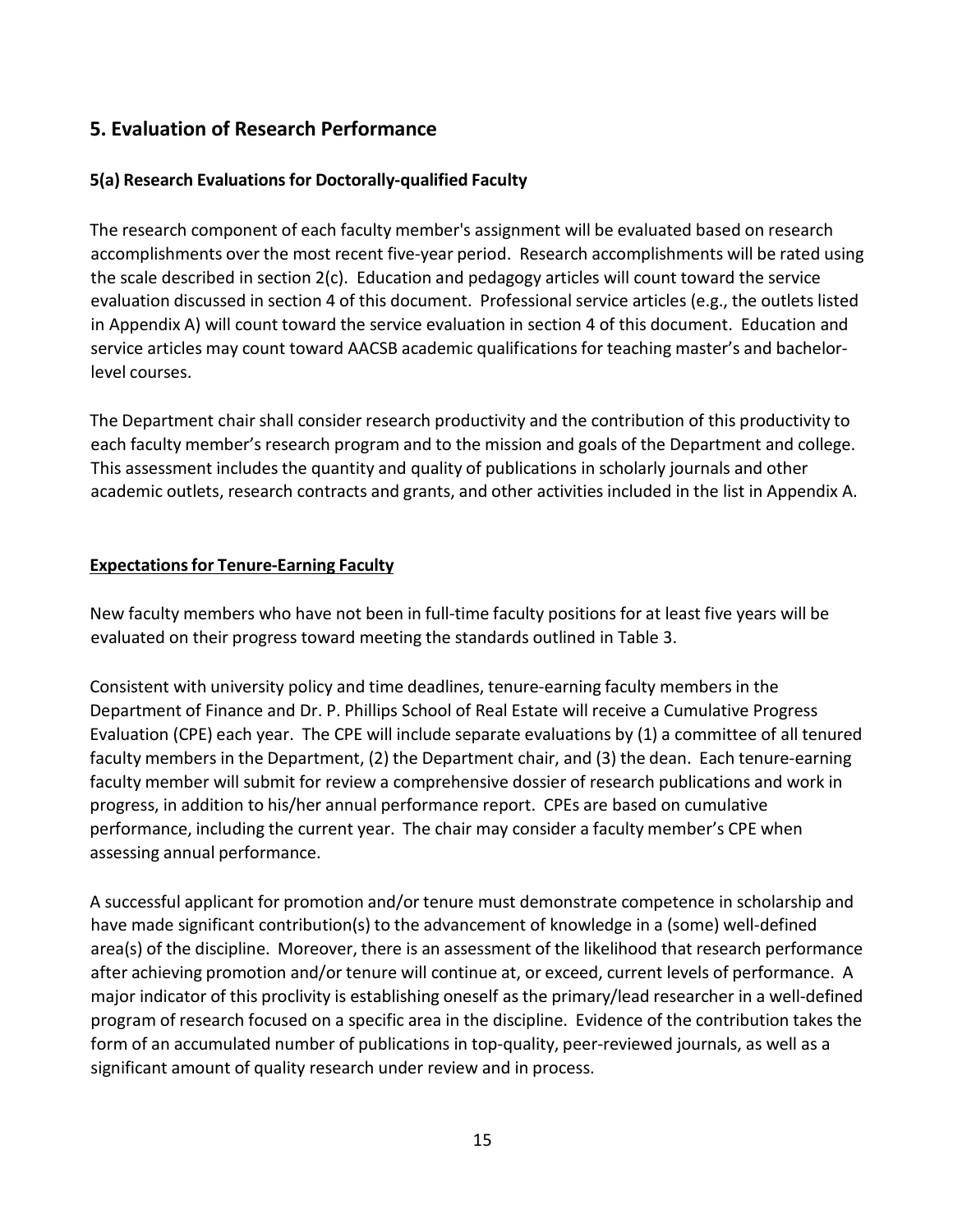#### **5(b) Academic Journals**

A listing of finance, real estate, and international business journals and their respective quality categories are provided in Appendix A.

High-quality interdisciplinary research publications will also be recognized. It is quite likely that finance, real estate and international business (IB) faculty may occasionally publish in related areas outside of their respective fields. For example, a finance faculty member may publish in accounting, economics, insurance, management, marketing or real estate journals. Real estate faculty may publish in economics or finance journals. IB faculty may publish in any number of fields, including management, marketing, economics, finance, accounting or information systems. Faculty members who publish in journals that are not on this list should provide documentation to assist the chair in evaluating their articles.

Table 3 provides the specific minimum research standards that must be met in order to achieve a rating of conditional, satisfactory, above satisfactory, and outstanding, given the assigned track for a doctorally-qualified faculty member. Accepted publications are counted for the latest five-year period, including the evaluation year. New faculty may count research publications from their prior positions in the five-year window. Expectations must be adjusted appropriately for faculty who have not yet held full-time faculty positions for five years.

### **5(c) AACSB Standards Clause**

All faculty members are expected to meet the college's AACSB standards for being academically qualified to teach their courses. These standards are included in Appendix D of this document. To illustrate, suppose a faculty member on Track B (6 courses per year) publishes **one category A-** article and **one category B** article during the past five years, and nothing else. According to Table 3, this level of performance is rated **satisfactory** if the faculty member meets the **scholarly academic – masters (SA-M)** standards in Appendix B. In addition to the two publications, the faculty member must document an additional "intellectual contribution" during the five-year window. In such cases, the chair has the discretion to evaluate the quality and appropriateness of the intellectual contribution.

Further, suppose a faculty member on Track C (4 courses per year) publishes **one category A** article and **one category B** article during the past five years. In such cases, the chair can certify that the faculty member meets the **scholarly academic – doctoral (SA-D)** standard in Appendix B, because **one (1) category A** publication is treated as equivalent to **two (2) A-** publications.

### **5 (d) Research Activity Exemplars:**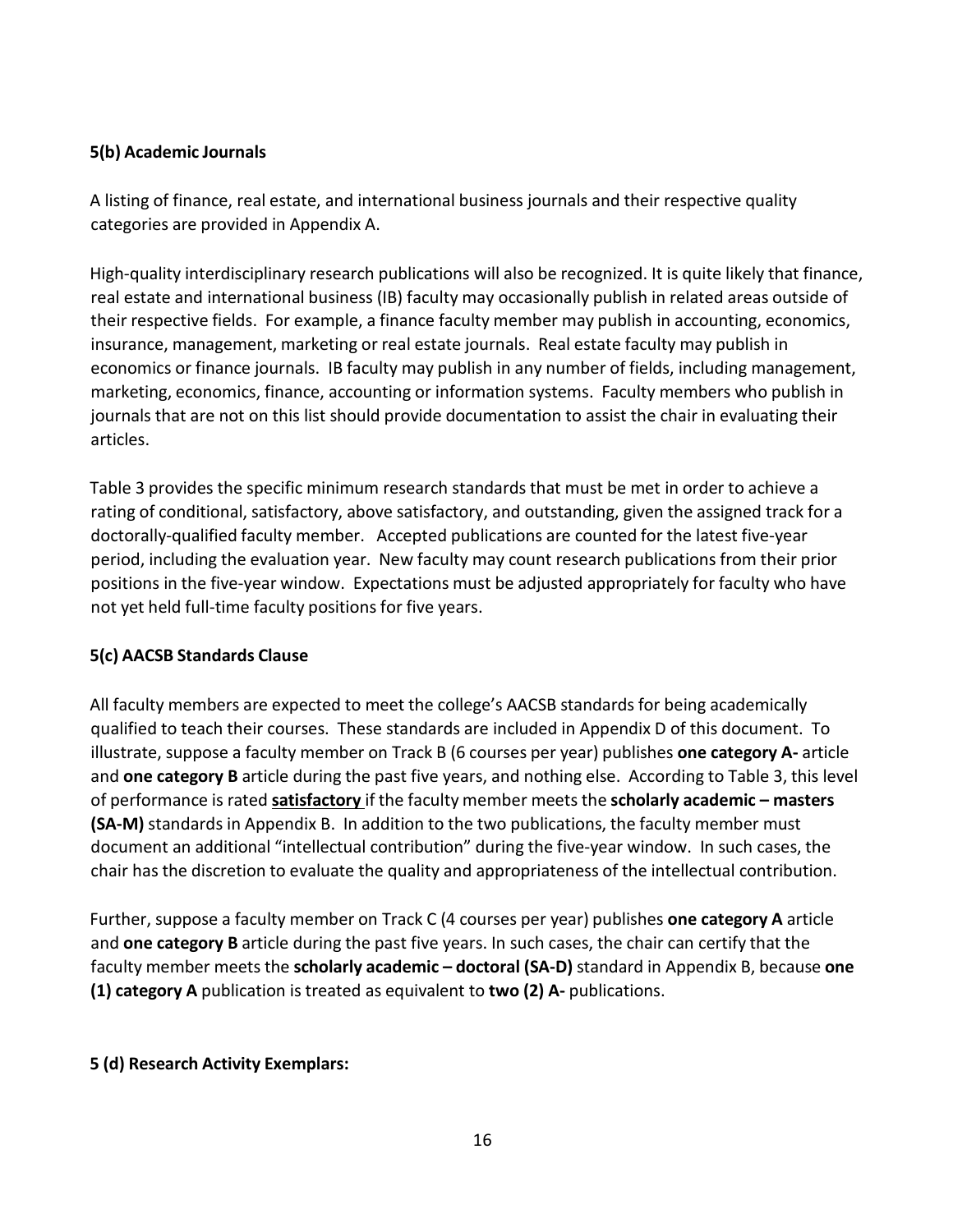The minimum standards described in Table 3 include only publications. Other potential exemplary research oriented activities which the Department chair may take into account for evaluations above a satisfactory rating include:

- Best publication award by national scholarly organization or premier journal;
- Best paper national conference;
- CBA Excellence in Research Award recipient;
- Principal or co-investigator on external research grant from a prestigious body such as the National Science Foundation;
- Co-authored article(s) with current doctoral student(s);

The above list of exemplars of additional research activities is not considered to be exhaustive. Faculty members may bring to the attention of the chair activities not included in the above list that may be counted towards the research-performance evaluation.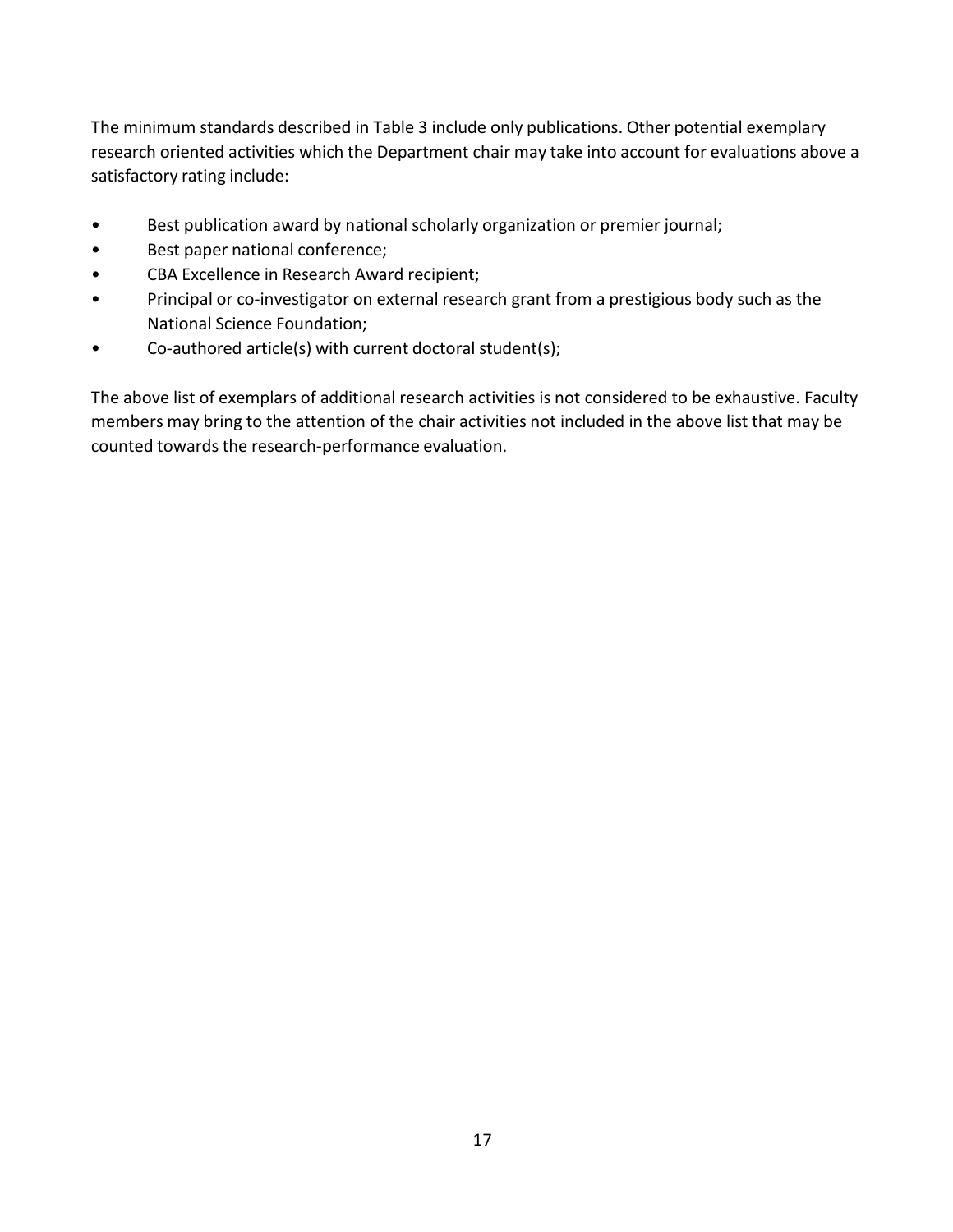#### **Table 3**

#### **Research Evaluation Standards for Doctorally-qualified Faculty by Track Assignment (Minimum Requirements for each Rating Category)**

| Rating               | Conditional                                                                                                                                                                                                       | Satisfactory                                                                                                                                                                                                                                                                                                                                                       | <b>Above Satisfactory</b>                                                                                                                                                                                                                                         | Outstanding                                                                                                                                                                                                                               |
|----------------------|-------------------------------------------------------------------------------------------------------------------------------------------------------------------------------------------------------------------|--------------------------------------------------------------------------------------------------------------------------------------------------------------------------------------------------------------------------------------------------------------------------------------------------------------------------------------------------------------------|-------------------------------------------------------------------------------------------------------------------------------------------------------------------------------------------------------------------------------------------------------------------|-------------------------------------------------------------------------------------------------------------------------------------------------------------------------------------------------------------------------------------------|
| <b>Track</b>         |                                                                                                                                                                                                                   |                                                                                                                                                                                                                                                                                                                                                                    |                                                                                                                                                                                                                                                                   |                                                                                                                                                                                                                                           |
| Α<br>(8 courses)     | Does not meet college<br>scholarly academic<br>standards for teaching<br>undergraduate courses<br>(SA-U).                                                                                                         | Meets college SA-U<br>standards for teaching<br>undergraduate courses.                                                                                                                                                                                                                                                                                             | Meets college SA-M<br>standards with at least<br>two (2) refereed<br>publications.                                                                                                                                                                                | Meets college SA-M<br>standards, with at least<br>two (2) category B (or<br>higher) publications.                                                                                                                                         |
| B<br>(6 courses)     | Meets college SA-M<br>standards, with at least<br>two (2) category B (or<br>higher) publications.                                                                                                                 | Meets college SA-M<br>standards, with two (2)<br>publications in category B<br>journals or better, with at<br>least one (1) in category A-.                                                                                                                                                                                                                        | Meets college SA-M<br>standards, with two (2)<br>publications in category<br><b>B</b> journals or better,<br>with at least one (1) in<br>category A.<br>(2 A- publications = $1$ A<br>publication. See footnote<br>below)                                         | Meets college SA-M<br>standards, with at least<br>one (1) publication in a<br>category A journal, and<br>one (1) in category A-.                                                                                                          |
| $C^*$<br>(4 courses) | Meets college SA-M<br>standards, with two (2)<br>publications in<br>category B journals or<br>better, with at least<br>one (1) in category A-.                                                                    | Meets college SA-D<br>standards with three (3)<br>publications in category B<br>journals or better, with at<br>least two (2) in category A-.<br>OR<br>Meets SA-D standards with<br>two (2) publications in<br>category B journals or<br>better, with at least one (1)<br>in category A.<br>$(2 \text{ A}$ - publications = 1 A publication.<br>See footnote below) | Meets college SA-D<br>standards, with three<br>(3) publications in<br>category B journals or<br>better, with at least<br>one (1) in category A<br>and one (1) publication<br>in category A-.<br>(2 A- publications = $1$ A<br>publication. See footnote<br>below) | One (1) publication in a<br>category A+ refereed<br>journal.<br><b>Real Estate:</b><br>Three (3) publications in<br>category Ajournals.<br><b>International Business</b><br>Three (3) publications in<br>category A business<br>journals. |
| $D^*$<br>(3 courses) | Meets college SA-D<br>standards, with three<br>(3) publications in<br>category B journals or<br>better, with at least<br>one (1) category A.<br>(2 A- publications = $1$ A<br>publication. See footnote<br>below) | Meets college SA-D<br>standards, with three (3)<br>publications in category B<br>journals or better, with at<br>least one (1) in category A<br>and one (1) in <b>category A-</b> .<br>(2 A- publications = $1$ A publication.<br>See footnote below)                                                                                                               | Meets college SA-D<br>standards, with three<br>(3) publications in<br>category A refereed<br>journals.<br>(2 A- publications = $1$ A<br>publication. See footnote<br>below)                                                                                       | One (1) category A+, and<br>two (2) category A<br>publications.<br><b>Real Estate:</b><br>Four (4) publications in<br>category Ajournals.<br><b>International Business</b><br>Four (4) publications in<br>category A journals.            |

**SA-U** = college's AACSB scholarly academic standards for teaching undergraduate courses; **SA-M** = college's AACSB scholarly academic standards for teaching masters courses; **SA-D** = college's AACSB scholarly academic standards for teaching doctoral courses(Appendix D).

**Please see notes attached to Table 3 on the following page.**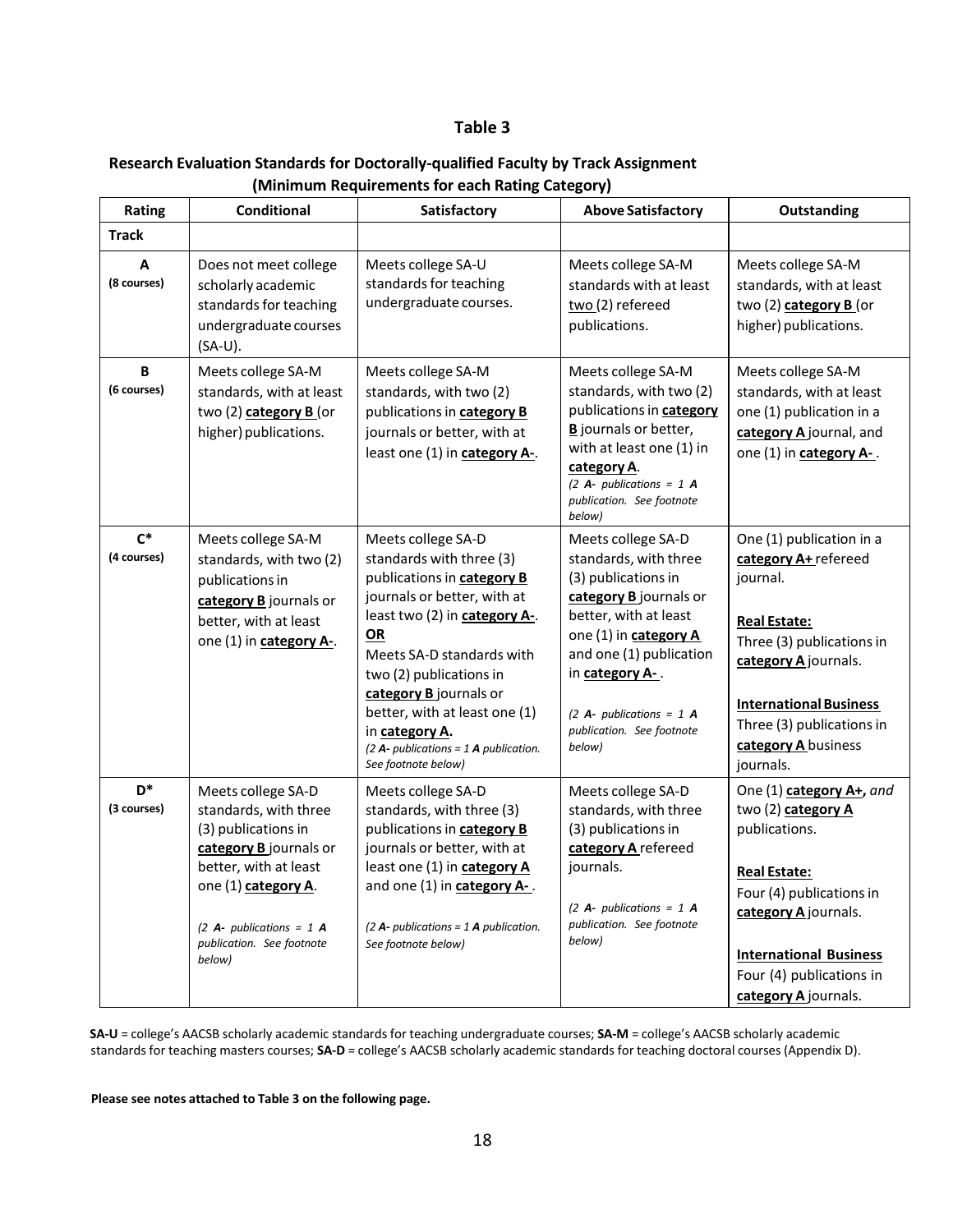#### \* **Notes for Table 3:**

In general, all publications must be in a journal appropriate to the discipline.

Three **A** rated publications will be deemed equivalent of one **A+** publication. Two **A-** publications will be deemed equivalent of one **A** rated publication in all but the "Outstanding" category.

To be deemed satisfactory or better, research-active faculty members should meet the college's SA-D requirements (Appendix D). Faculty with an **A+** publication satisfy the SA-D requirements because an **A+** publication is treated as an equivalent of three **A** rated publications.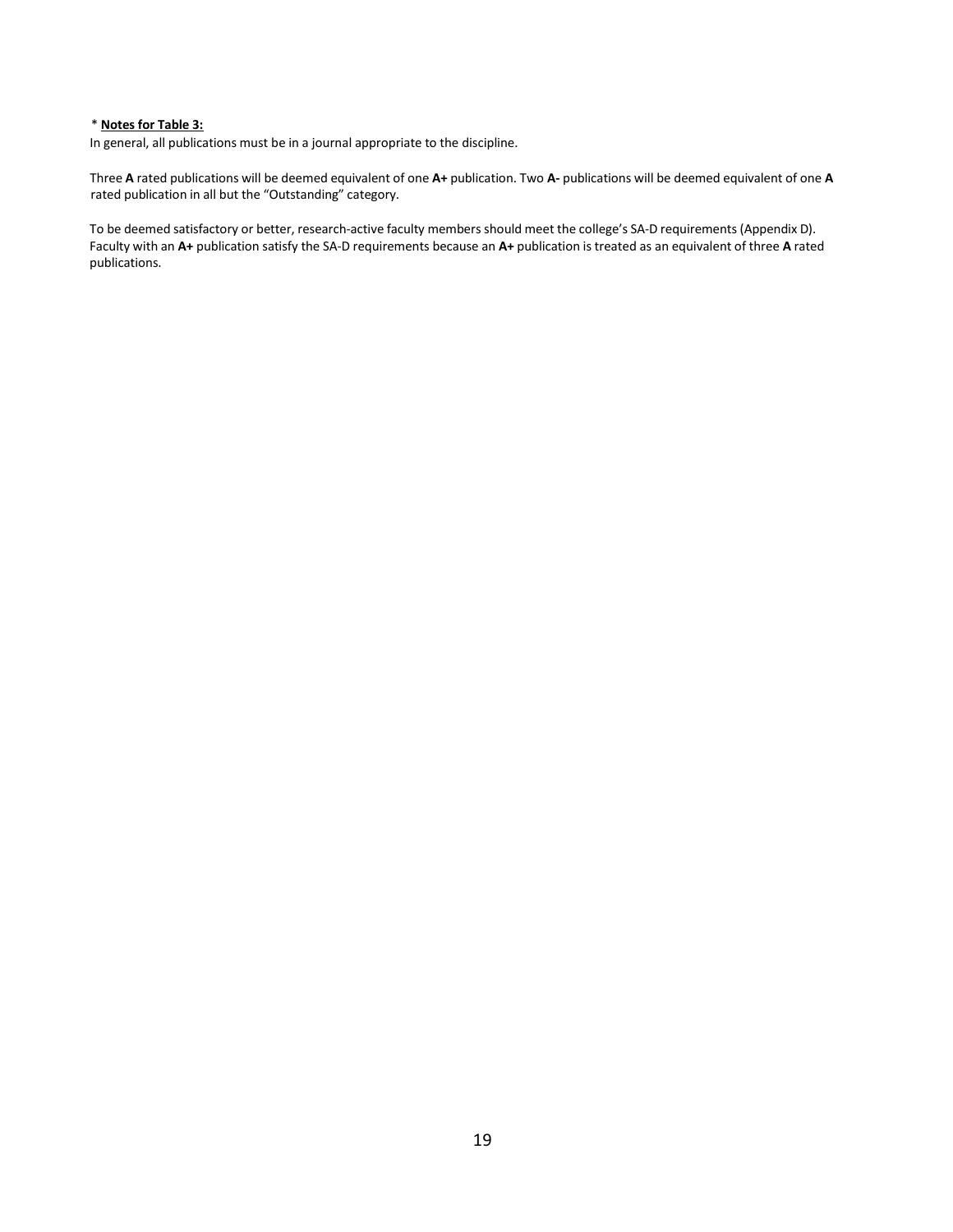### **Appendix A – Academic Journals**

### **Finance Journal Rankings\***

The following journal list will be used for evaluating basic research publications in the research section of the AESP. The list of journals is not exhaustive. There are quality journals that are not populated by our faculty's current research that have not been included in the list. High quality interdisciplinary research publications will also be recognized. Faculty members publishing occasionally in related areas outside their fields should provide documentation to assist the chair in evaluating their articles. Practitioner-oriented articles and book reviews appearing in these journals will not be considered basic academic research.

### **A+ Journals**

Journal of Business (JB)<sup>1</sup> Journal of Finance (JF) Journal of Financial and Quantitative Analysis (JFQA) Journal of Financial Economics (JFE) Review of Financial Studies (RFS)

### **A Journals**

Financial Analysts Journal (FAJ, research papers only) Financial Management (FM) Journal of Banking and Finance (JBF) Journal of Corporate Finance (JCF) Journal of Derivatives (JD) Journal of Empirical Finance (JEF) Journal of Financial Intermediation (JFI) Journal of Financial Markets (JFM) Journal of Financial Services Research (JFSR) Journal of International Money and Finance (JIMF) Journal of Money, Credit, and Banking (JMCB) Journal of Risk and Insurance (JRI) Journal of Risk and Uncertainty (JRU) Mathematical Finance (MF) Review of Finance (ROF, previously European Finance Review) Review of Asset Pricing Studies (RAPS) Review of Corporate Finance Studies (ROCS)

<span id="page-19-0"></span><sup>&</sup>lt;sup>1</sup> Ceased publishing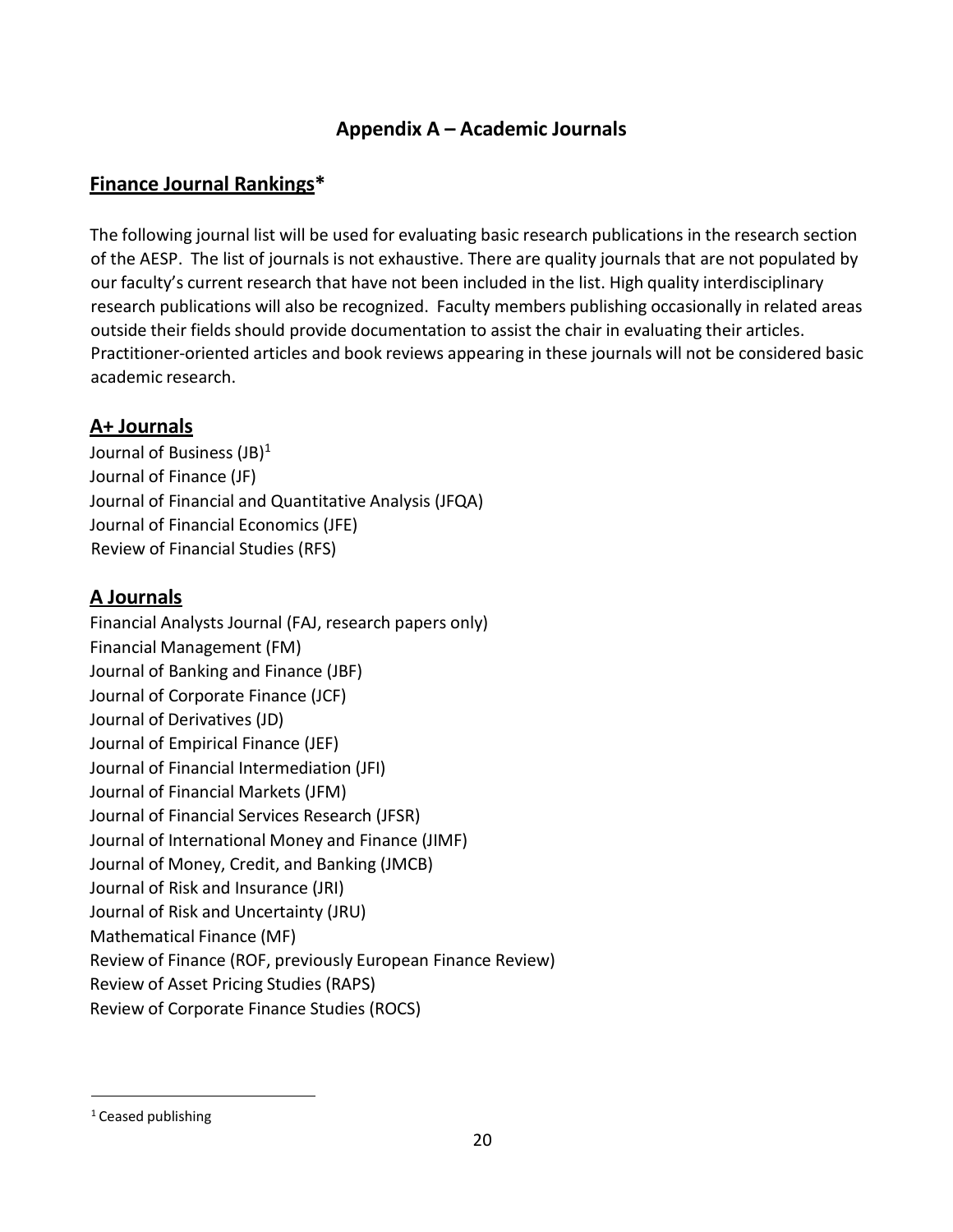### **A- Journals**

European Financial Management Financial Review Journal of Business Finance and Accounting Journal of Behavioral Finance Journal of Financial Research Journal of Futures Markets Journal of Portfolio Management Pacific-Basin Finance Journal Review of Quantitative Finance and Accounting

### **B Journals:**

- Applied Financial Economics
- European Financial Review
- European Journal of Finance
- Financial Markets Institutions and Instruments
- Financial Services Review
- Geneva Papers on Risk and Insurance
- Global Finance Journal
- International Finance
- International Journal of Finance
- International Review of Economics and Finance
- International Review of Financial Analysis
- Journal of Applied Corporate Finance
- Journal of Computational Finance
- Journal of Economics and Finance
- Journal of Fixed Income
- Journal of Index Investing
- Journal of International Financial Markets, Institutions and Money
- Journal of Investment Management
- Journal of Multinational Financial Management
- Managerial Finance
- Multinational Finance Journal
- Quarterly Review of Economics and Finance
- Review of Financial Economics

**B- Journals:** *Any peer reviewed finance journal*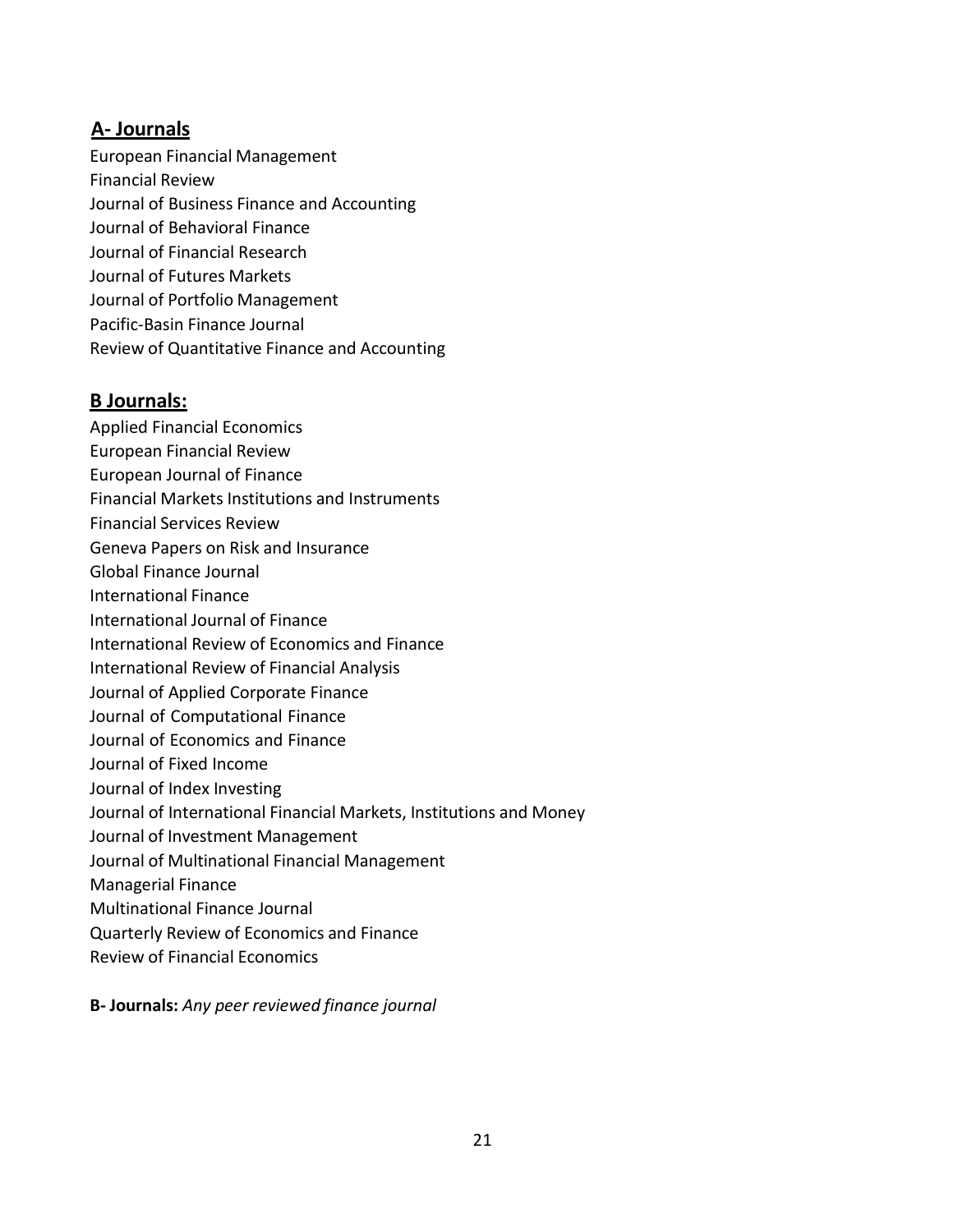**In conjunction with the ISI Web of Science (Social Sciences Citation Index), Google Scholar Metrics and Scopus, we used the following references:**

**Ranking of finance journals: Some Google Scholar citation perspectives** Kam C. Chan, Chih-Hsiang Chang, Yuanchen Chang *Journal of Empirical Finance* 21 (2013) 241-250.

**Voting with their feet: In which journals do the most prolific finance researchers publish?** Morris G. Danielson and Jean L. Heck *Financial Management*, Spring 2014, 1-27.

**A research portfolio approach to evaluating finance journal quality** Morris G. Danielson and Jean L. Heck *Managerial Finance* 2016, 42 (4), 338-353.

**Finance journal rankings and tiers: An active scholar assessment methodology** Russell R. Currie and Gurupdesh S. Pandher *Journal of Banking and Finance* 2011 35 (1), 7-20.

**Author Affiliation Index, Finance Journal Ranking, and the Pattern of Authorship** CARL R. CHEN and YING HUANG *Journal of Corporate Finance*, 2007, 13 (5), 1008-1026.

#### **Impact: What Influences Finance Research?**

TOM ARNOLD, ALEXANDER W. BUTLER, TIMOTHY FALCON CRACK, and AYCA ALTINTIG *Journal of Business*, 76 (2003, 2) 343-361.

**Faculty Perceptions and Readership Patterns of Finance Journals: A Global View** ELISABETH OLTHETEN, VASILIS THEOHARAKIS, and NICKOLAOS G. TRAVLOS *Journal of Financial and Quantitative Analysis*, 40 (2005, 1) 223-239.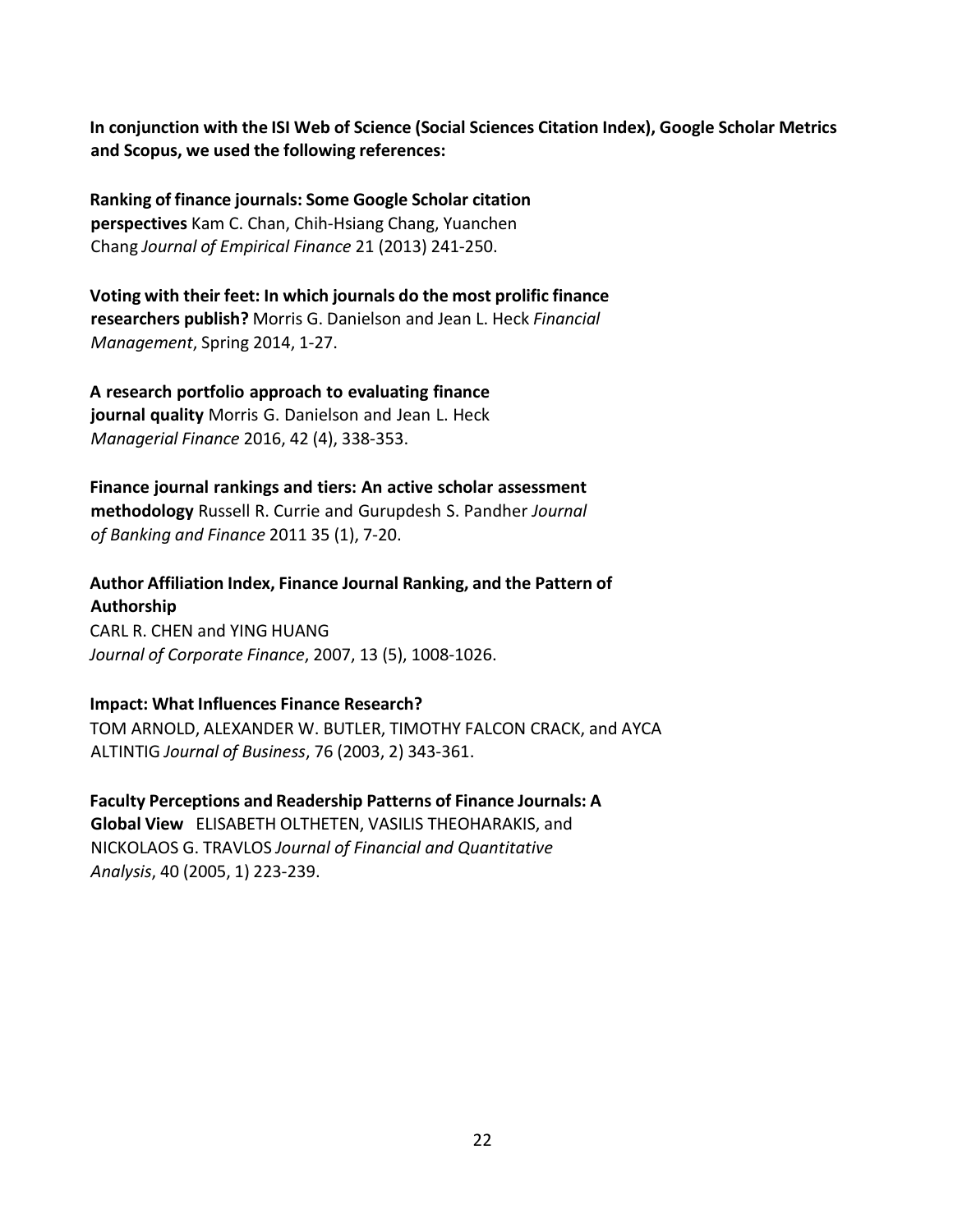### **Real Estate Journal Rankings**

### **A Journals**

Real Estate Economics Journal of Real Estate Finance & Economics Journal of Real Estate Research Journal of Urban Economics

### **A- Journals**

Journal of Housing Economics Journal of Housing Research Regional Science and Urban Economics Journal of Real Estate Portfolio Management

### **B Journals:**

Appraisal Journal International Real Estate Review Journal of Corporate Real Estate Journal of Property Investment & Finance Journal of Property Research Journal of Property Valuation and Investment Journal of Real Estate Literature Journal of Real Estate Practice & Education Journal of Regional Science Journal of Sustainable Real Estate Land Economics Real Estate Finance Real Estate Issues Urban Studies

**B- Journals:** *Any peer reviewed real estate journal*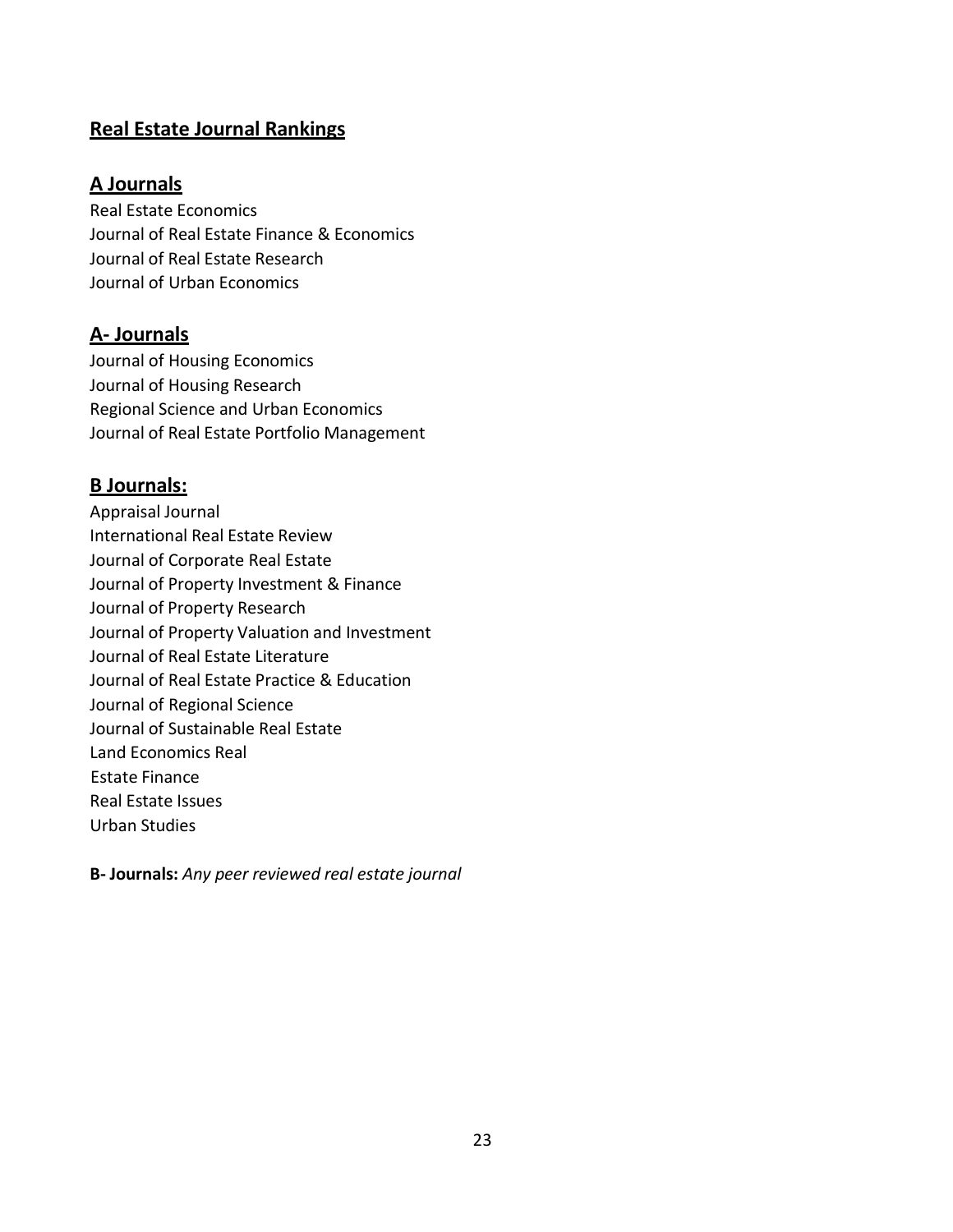Sources used:

#### **Endowed Real Estate Positions and the Faculty Who Hold Them**

SHELTON WEEKS, Florida Gulf Coast University HOWARD FINCH, Florida Gulf Coast University WILLIAM G. HARDIN, III, Florida International University *Journal of Real Estate Practice and Education*, 2007

#### **Influential Journals, Institutions and Researchersin Real Estate**

WILLIAM G. HARDIN, III, Florida International University KARTONO LIANO, Mississippi State University KAM C. CHAN, Western Kentucky University *Real Estate Economics*, 2006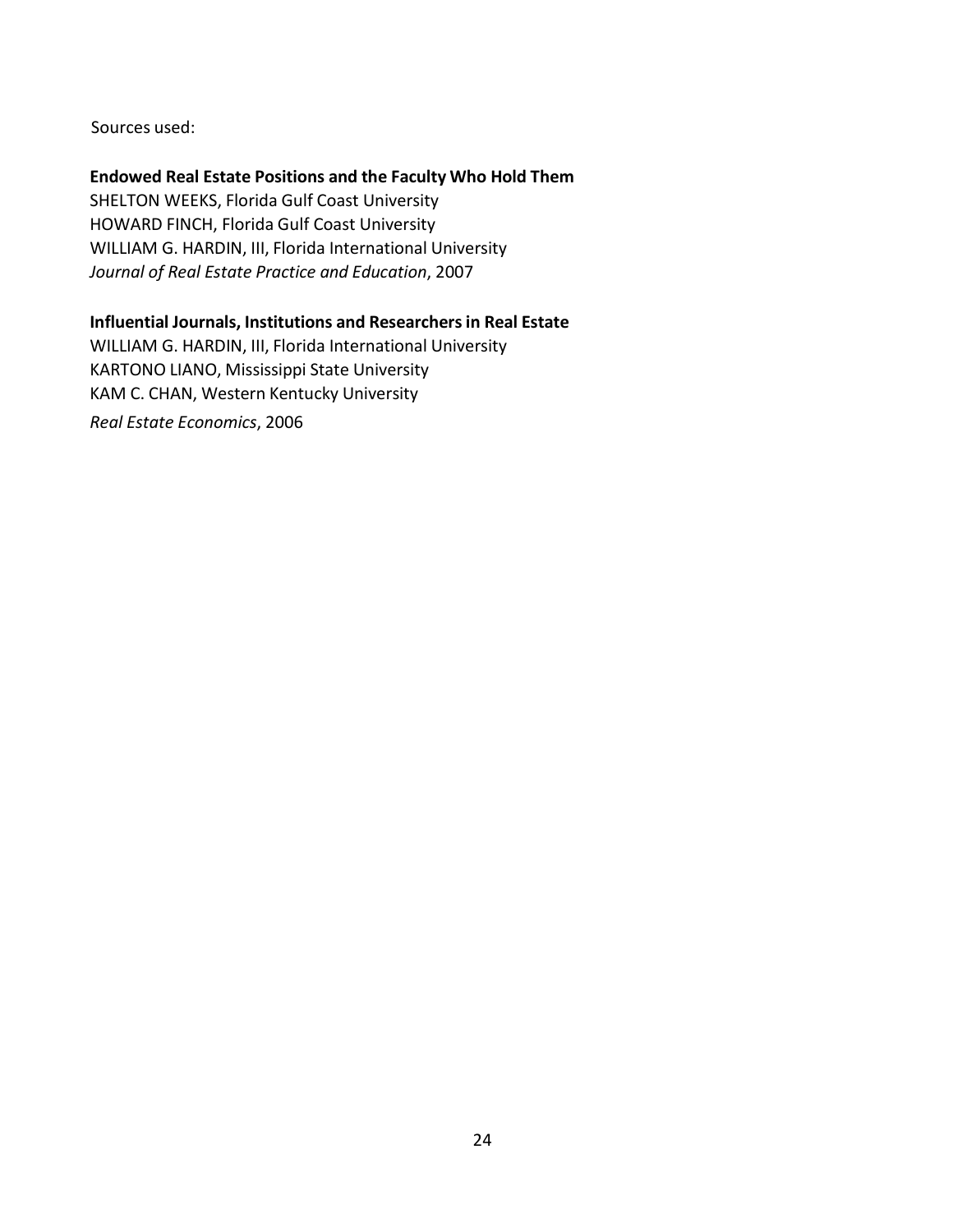### **International Business Journal Rankings**

### **A+ Journals**

Strategic Management Journal Journal of International Business Studies

### **A Journals**

Journal of Comparative Economics Journal of International Money and Finance Management International Review

### **A- Journals**

International Business Review Journal of Global Business Journal of International Management Journal of World Business Multinational Business Review Pacific Basin Finance Journal

### **B+ Journals**

Asia Pacific Business Review European Financial Management European Journal of Marketing International Journal of Logistics Management International Journal of Physical Distribution and Logistics Management International Journal of Project Management International Journal of Purchasing and Materials Management International Journal of Quality and Reliability Management Japan and the World Economy Journal of Cross Cultural Psychology Journal of International Marketing Journal of Japanese and International Development Journal of World Trade Thunderbird International Business Review International Journal of Commerce & Management

### **B Journals:**

Advances in Competitiveness Research Advances in International Accounting Advances in International Marketing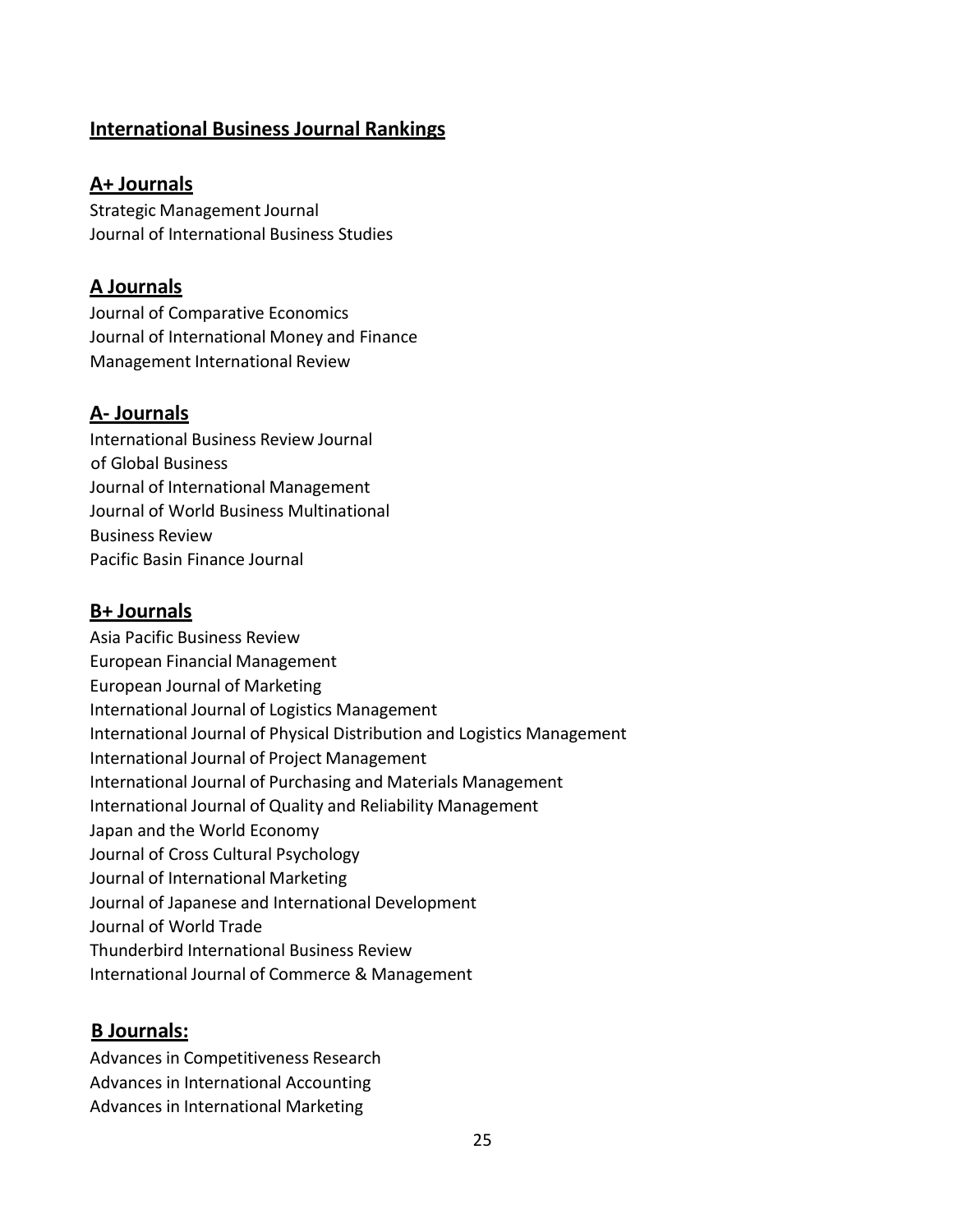### **B Journals** *(continued)*

- Advances in International Comparative Management
- Asia Pacific Journal of Management
- British Journal of Management
- Competitiveness Review
- Cross Cultural Management
- Cross Cultural Research
- Detroit Journal of Multinational Business
- European Accounting Review
- European Business Review
- European Financial Review
- European Journal of Finance
- European Journal of Marketing
- Global Business and Financial Review
- Global Business Review Global
- Finance Journal
- International Finance
- International Journal of Business
- International Journal of Case Studies and Research
- International Journal of Finance
- International Journal of Human Resource Management
- International Journal of Intelligent Systems in Accounting, Finance and Management
- International Journal of Management
- International Journal of Value Based Management
- International Journal of Entrepreneurial Behavior & Research
- International Marketing Review
- International Review of Economics and Finance
- International Review of Financial Analysis
- International Tax Journal
- International Trade Journal
- Issues in International Business
- Journal of Asian Business
- Journal of Asia-Pacific Business
- Journal of East-West Business
- Journal of Euromarketing
- Journal of Global Business and Political Economy
- Journal of Global Management
- Journal of Global Marketing
- Journal of International Accounting, Auditing and Taxation
- Journal of International Arbitration
- Journal of International Consumer Marketing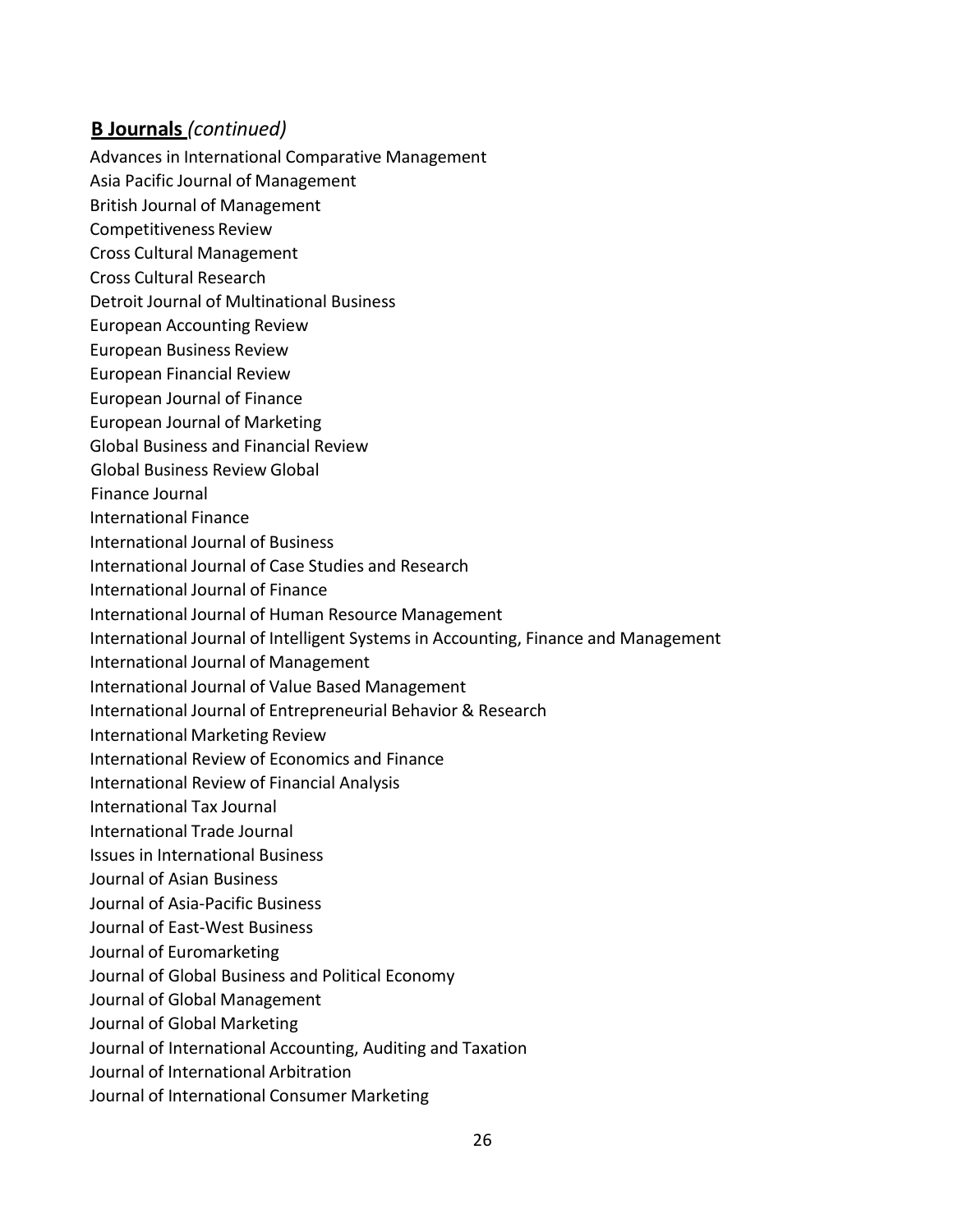### **B Journals** *(continued)*

Journal of International Financial Management and Accounting Journal of International Financial Markets, Institutions and Money Journal of International Hospitality, Leisure & Tourism Management Journal of Language for International Business Journal of Multinational Financial Management Journal of the Asia Pacific Economy Journal of Transnational Management Development Latin American Business Review Massey Journal of Asia and Pacific Studies Multinational Finance Journal Research in Accounting in Emerging Economies Research in Global Strategic Management Research in International Business and International Relations Research on International and Comparative Entrepreneurship Small Enterprise Development: An International Journal The International Executive World Competition

**B- Journals:** *Any peer reviewed International Business Journal*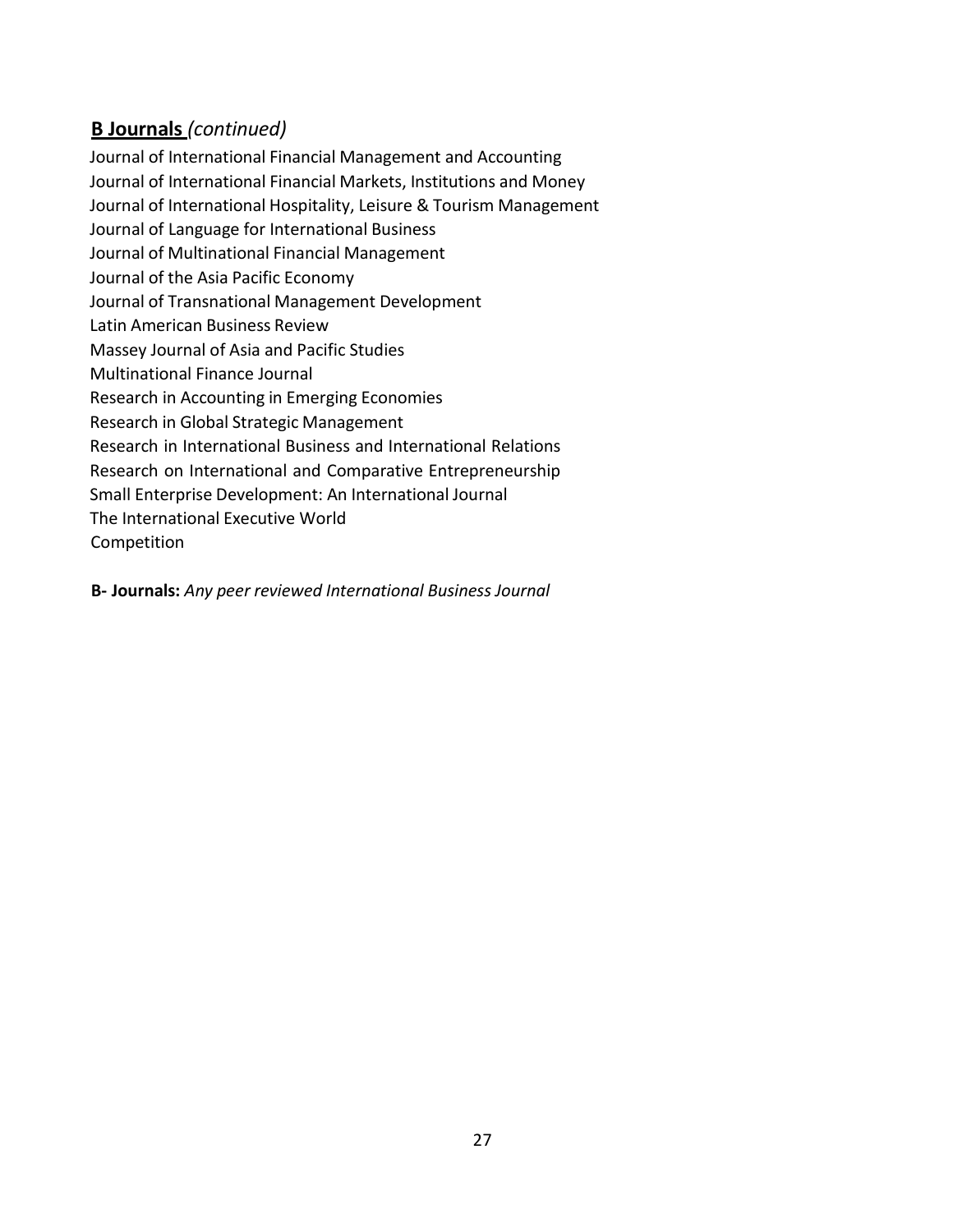### **Appendix B - Assignment Track Procedures and Criteria**

#### **Criteria**

- 1. Each faculty member's chair/director, in consultation with the dean, will determine the appropriateness of the requested track assignment. The determination will be based upon the relationship between that requested assignment and both the college's mission and goals and the needs and the professional development of the faculty.
- 2. Each faculty member's annual evaluation will be based upon the actual assignment for that year. That is, it will be based upon the actual number of courses taught, the actual research assignment, etc.

#### **Procedures**

- 1. Every third year each faculty member will be required to submit an updated Faculty Assignment Application (number of courses within the track range) that will last for a period of three years. This application must be made by September 1 of the year preceding the Fall semester in which the new track assignment is to begin. Faculty who are hired in the midst of a three-year assignment cycle, as well as faculty who have changed their assignment in the midst of a three-year assignment cycle (as provided for in item 4 below), will get on cycle at the next track assignment submission date.
- 2. After a review of the application, the chair, in consultation with the dean, will make the final decision on the track assignment. The chair will notify the faculty member of the assignment prior to making the final written assignment. If a faculty member is assigned to a track other than the track for which application was made, upon receiving that faculty member's written request, the chair will have a conference with the faculty member regarding the approved assignment.
- 3. The Department chair, in consultation with the faculty member, will decide on the distribution of courses between the fall and spring semesters. For example, a faculty member assigned to the "D" track (3 courses per year) could teach a 1-2 load, a 2-1 load, a 0-3 load or a 3-0 load. In making this allocation the chair will balance the faculty member's research and teaching goals with Department teaching needs and objectives.
- 4. A faculty member may request reassignment to a different track during the course of a three-year assignment period. This request can be made by submitting a new Faculty Assignment Application to the chair by September 1 of the year preceding the Fall semester in which the proposed new track assignment would begin. The process for reviewing and responding to the application will be the same as the process described in item 2 above. The dean must approve all changes in track assignments.
- 5. Faculty may appeal track assignments according to the Collective Bargaining Agreement.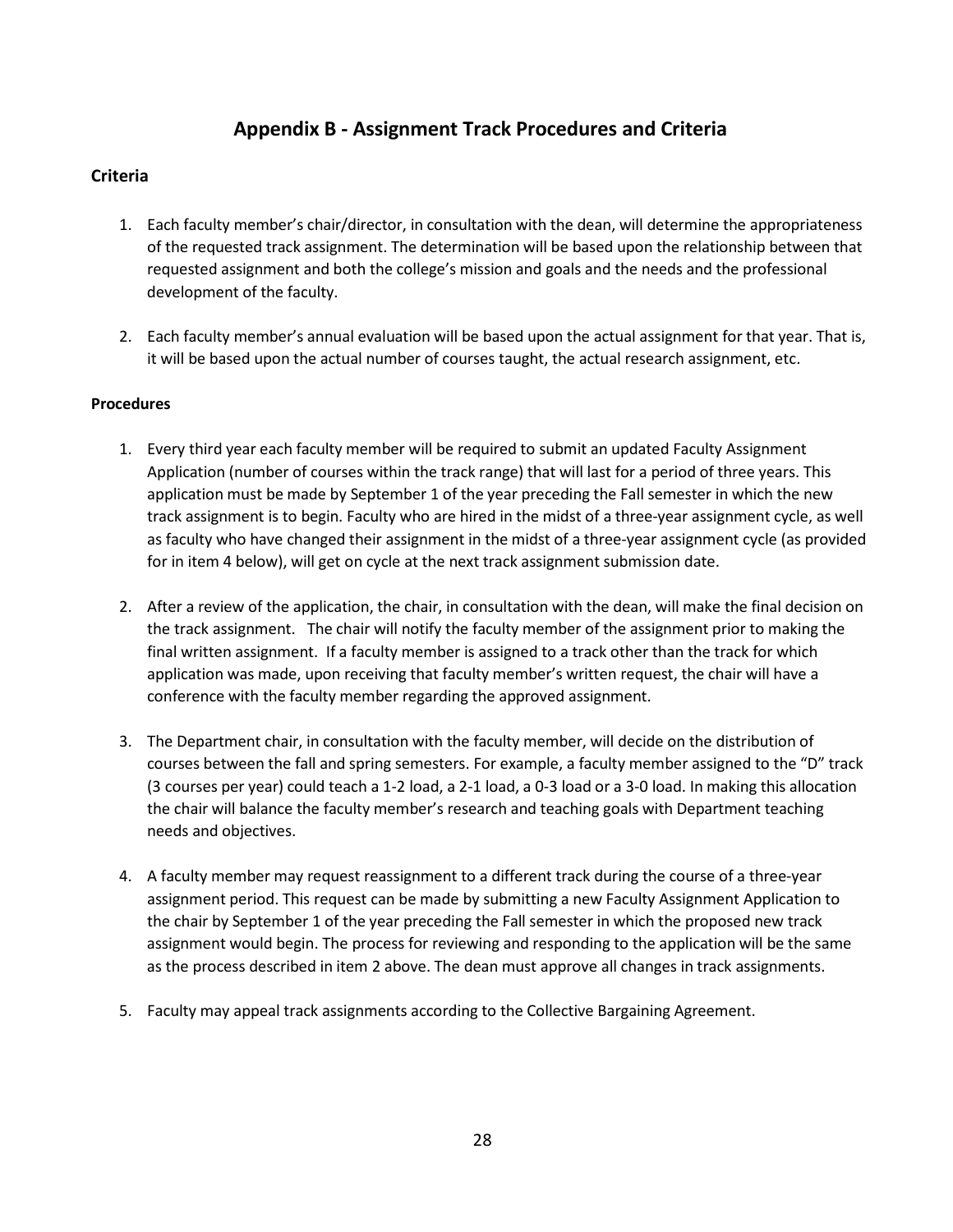#### **Appendix C Department of Finance and School of Real Estate Annual Goals (May 8, 2016-May 7, 2017 Evaluation Period)**

| Faculty Member: _                                             |             |                                   |             |
|---------------------------------------------------------------|-------------|-----------------------------------|-------------|
| <b>Type of Submission (check one)</b>                         |             | <b>Initial Goal Submission</b>    |             |
|                                                               |             | <b>Revised Goal Submission</b>    |             |
| Date of Submission                                            |             |                                   |             |
| <b>Teaching and Student Engagement</b>                        |             |                                   |             |
| <b>Intended Activities</b>                                    |             |                                   |             |
|                                                               |             |                                   |             |
| Goal(s)                                                       |             |                                   |             |
|                                                               |             |                                   |             |
| <b>Professional Development</b><br><b>Intended Activities</b> |             |                                   |             |
|                                                               |             |                                   |             |
| Goal(s)                                                       |             |                                   |             |
|                                                               |             |                                   |             |
| University and Professional Service                           |             |                                   |             |
| <b>Intended Activities</b>                                    |             |                                   |             |
|                                                               |             |                                   |             |
| Goal(s)                                                       |             |                                   |             |
|                                                               |             |                                   |             |
| <b>Signatures</b>                                             |             |                                   |             |
| <b>Faculty Member</b>                                         | <b>Date</b> | <b>Chair, Finance/Real Estate</b> | <b>Date</b> |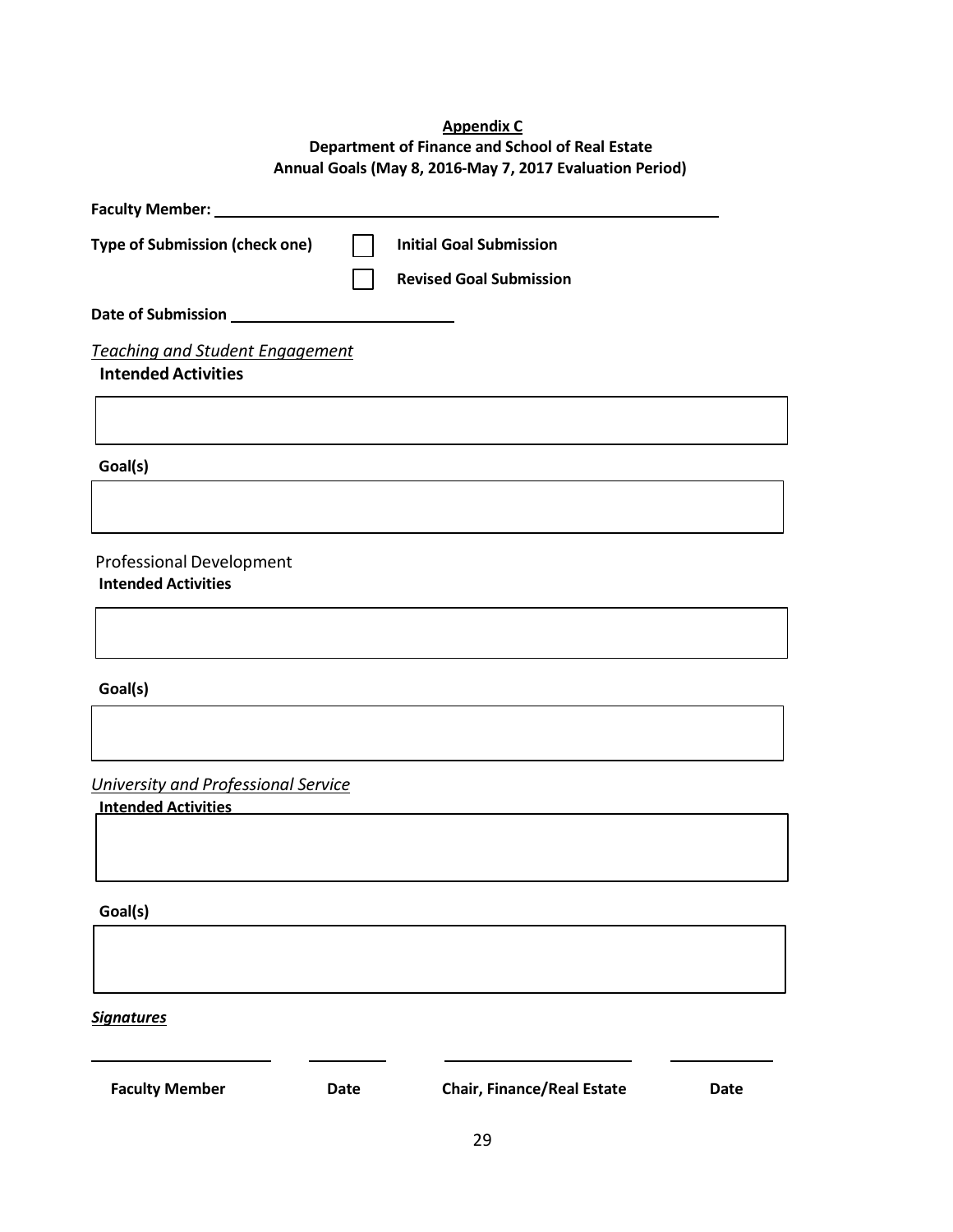### **Appendix D – College AACSB Standards**

#### **SCHOLARLY ACADEMIC (SA):**

The SA classification is divided into three sub-categories: SA- Doctoral SA-Masters SA-Undergraduate

Regardless of subcategory, an SA faculty member will generally have the following preparation:

- 1. A research doctoral degree or J.D. in the area in which the individual teaches, OR
- 2. A research doctoral degree in a related field. However, the fact that the degree in not in the primary discipline must be offset by relevant in-discipline academic publications.

Typically, the College of Business Administration will grant SA status to newly hired faculty members who earned their research doctorates (or JDs) within the last five years. To maintain SA status, faculty members must show a sustained record of scholarship by publishing in academic journals as noted below:

| SA-Doctoral:      | Three academic publications during a rolling 5-year period. Normally, this requirement<br>is met during the preceding five-year period by three publications in high quality peer<br>reviewed academic journals related to their area of teaching responsibility.                                       |
|-------------------|---------------------------------------------------------------------------------------------------------------------------------------------------------------------------------------------------------------------------------------------------------------------------------------------------------|
| SA-Masters:       | Two academic publications during a rolling 5-year period Normally, this requirement is<br>met during the preceding five-year period by three publications/ intellectual<br>contributions with at least two contributions in peer reviewed journals related to<br>their area of teaching responsibility. |
| SA-Undergraduate: | One academic publication during a rolling 5-year period Normally, this requirement is<br>met during the preceding 5-year period by three publications/<br>intellectual contributions with at least one contribution in peer reviewed journals<br>related to their area of teaching responsibility.      |

(NOTE: Generally, a JD will suffice for SA-Doctoral designation only for faculty teaching in the areas of business law or taxation.)

In addition, SA-Undergraduate status will be granted to doctoral students for up to three years after completion of their comprehensive exam or other significant degree milestone.

Finally, administrators shall be deemed to maintain their existing SA qualification for the duration of their tenure as an administrator, plus three years subsequently in order to have time to retool for active faculty status.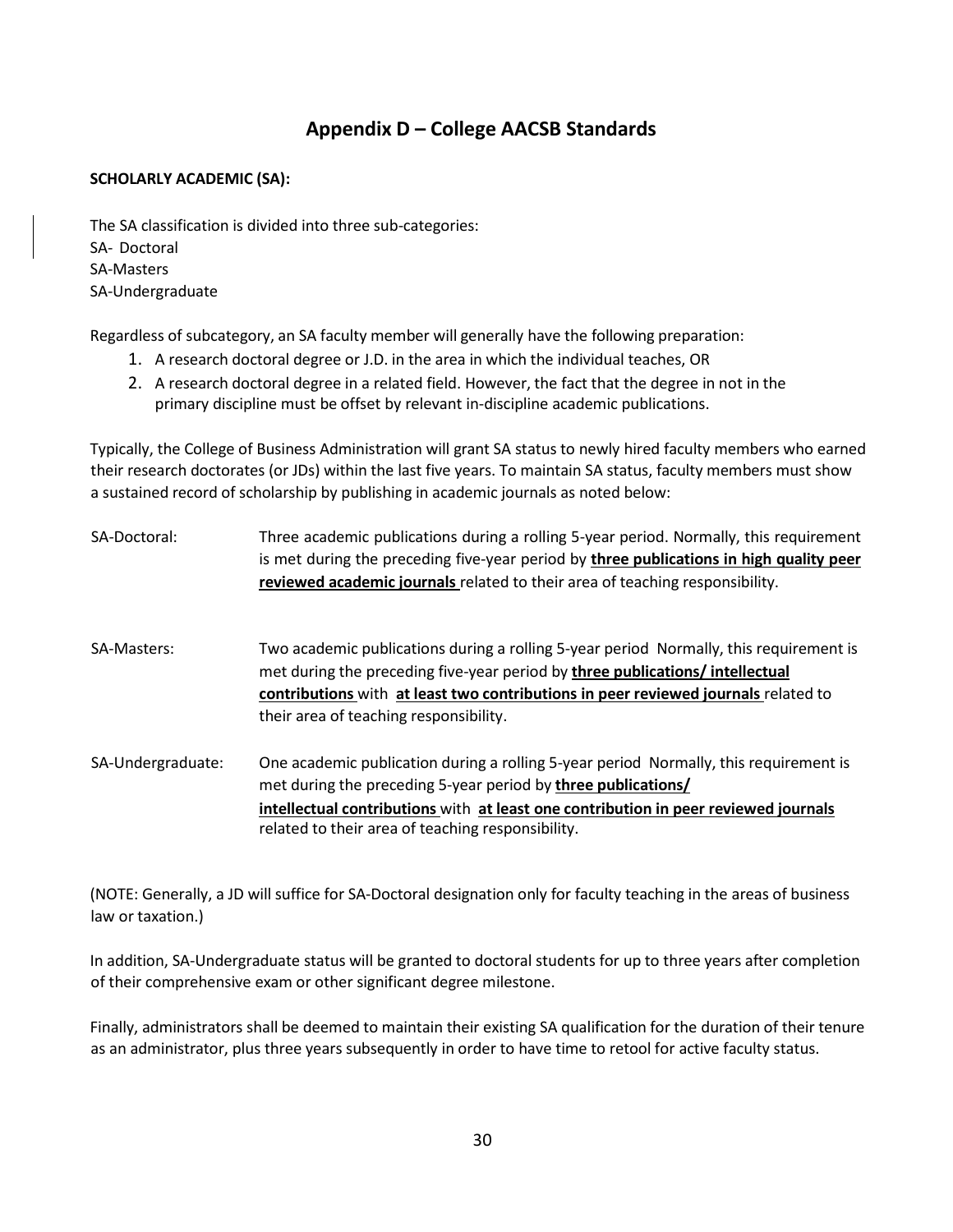#### **PRACTICE ACADEMIC (PA):**

A PA faculty member will generally have the following preparation:

- 1. A research doctoral degree or J.D. in the area in which the individual teaches, OR
- 2. A research doctoral degree in a related field. However, the fact that the degree in not in the primary discipline must be offset by a history of relevant in-discipline academic publications and related activities.

Typically the College of Business Administration will grant PA status to faculty members who develop and engage in activities that involve **substantive** links to practice, consulting and other forms of professional engagement (rather than scholarly activities). To maintain PA status, faculty members must show a sustained record of currency and relevance through their scholarship and related activities (examples noted below):

- Publish in practitioner-focused journals and trade publications
- Engage in significant--in excess of 80 hours annually--related work experience (e.g., service as a consultant, an expert witness, a practicing professional, a corporate board member, a faculty fellow or intern).
- Develop and teach executive education programs in the field—minimum 30 contact hours over a 3 year period.
- Create a business or own and operate a business related to the field of teaching

For faculty who hold professional designations (e.g., CPA, CFA, members of the bar):

• Provide evidence of having maintained those designations and completed all continuing education requirements.

Administrators shall be deemed to maintain their PA qualification for the duration of their tenure as an administrator, plus one year subsequently in order to have time to retool for active faculty status.

#### **SCHOLARLY PRACTITIONER (SP):**

An SP faculty member will typically hold a master's degree in an area related to the courses they teach. SPs are required to maintain currency and relevance through continued professional experience and/or engagement related to their professional background.

Typically the College of Business Administration will grant SP status to faculty members who enhance their background by engaging in activities involving substantive scholarly activities in their fields of teaching. To maintain SP status, faculty members must show a sustained record of currency and relevance through their scholarship and related activities (examples noted below):

- Publish an article in a refereed journal
- Publish a scholarly book
- Present scholarly work at a national or major regional academic conference
- Serve as a member of a refereed journal's editorial review board